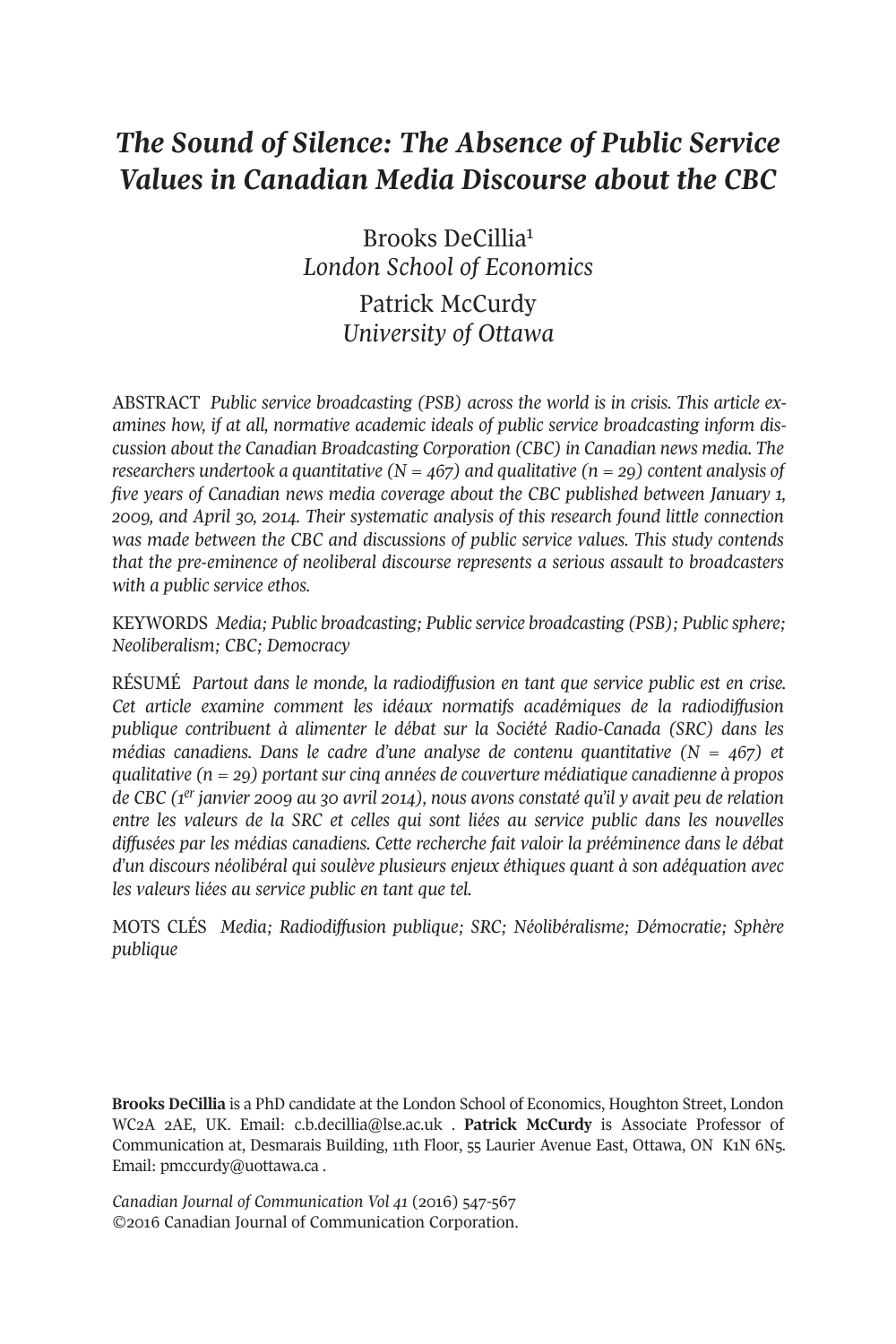### **Introduction**

This is both a dubious and potentially defining moment for the Canadian Broadcasting Corporation (CBC). Although the Liberal government announced plans in its 2016 budget to invest \$675 million over five years to "modernize and revitalize CBC/radio Canada in the digital era" (Morneau, 2016), this article argues that the logic of neoliberalism continues to threaten the CBC and specifically how Canadians think about the role and merit of the public broadcaster. With the CBC already in a state of perpetual crisis for decades, a recent string of high-profile events has drawn more critical attention toward the public broadcaster. In October 2014, former radio star Jian Ghomeshi was fired from the CBC and subsequently charged with, and subsequently found not guilty of, multiple counts of sexual assault. An external report in the wake of the Ghomeshi scandal concluded that the Crown corporation failed to ensure a workplace "free from disrespectful and abusive conduct" (Rubin & Nikfarjam, 2015, p. 43). The CBC also abruptly terminated its prominent political journalist Evan solomon in June 2015 after a *Toronto Star* investigation revealed that the host of CBC News Network's *Power and Politics* and Radio One's *The House* had helped to broker art sales with influential people he interacted with as a reporter/presenter (Levinson King, 2015). Moreover, the public broadcaster faces continuous—and intense—scrutiny from the crowdfunded news site *Canadaland* (Houpt, 2015a). to be sure, these are complicated times for the once esteemed public broadcaster.

The CBC's troubles extend beyond the recent headline-grabbing actions of its talent. Writing in this journal in 2001, in fact, Hoskins, McFayden, and Finn argued the CBC then needed to refocus in orderto remain relevant. Fast-forward 15 years and the CBC remains, on a per capita basis, one of the most poorly funded public broadcasters in the developed world (Friends of Canadian Broadcasting, 2014). For at least the past three decades, Canada's national public broadcaster has existed in a state of crisis. During this time, it has downsized, digitized, and restructured. the ongoing squeeze has resulted in multiple rounds of cuts to services and jobs, with estimates that the CBC will eliminate up to 1,500 additional positions by 2020 (Houpt, 2015b). In sum, this *perfect storm* of scandal, shrinking budgets, and a climate of neoliberalism makes the once venerable public broadcaster more vulnerable than ever before, to the point where prominent Canadian media scholar [Da](#page-14-1)vid taras recently described the CBC as being on "life support" (Taras, 2014, p. 232).<sup>2</sup>

While precarious and fragile, public support for the CBC remains high in Canada. A 2013 survey of Canadians found that 80 percent of respondents felt the "CBC plays an important role in strengthening Canadian culture and identity" (Nanos, 2013). Moreover, thousands of "We Vote CBC!" signs were sprinkled amid all the party signs across Canada during the 2015 federal election (Bain, 2015). the mandate, value, and effectiveness of the country's only national public broadcaster continues to be a popular topic for debate and discussion within and by news media. Recognizing the constitutive and informational role of news media as a source, reference point, validator, and barometer for topics of social, cultural, and political significance, this article examines how the CBC, as public broadcaster, is imagined, discussed, and debated publicly in Canadian news media. Of specific interest are how, if at all, normative academic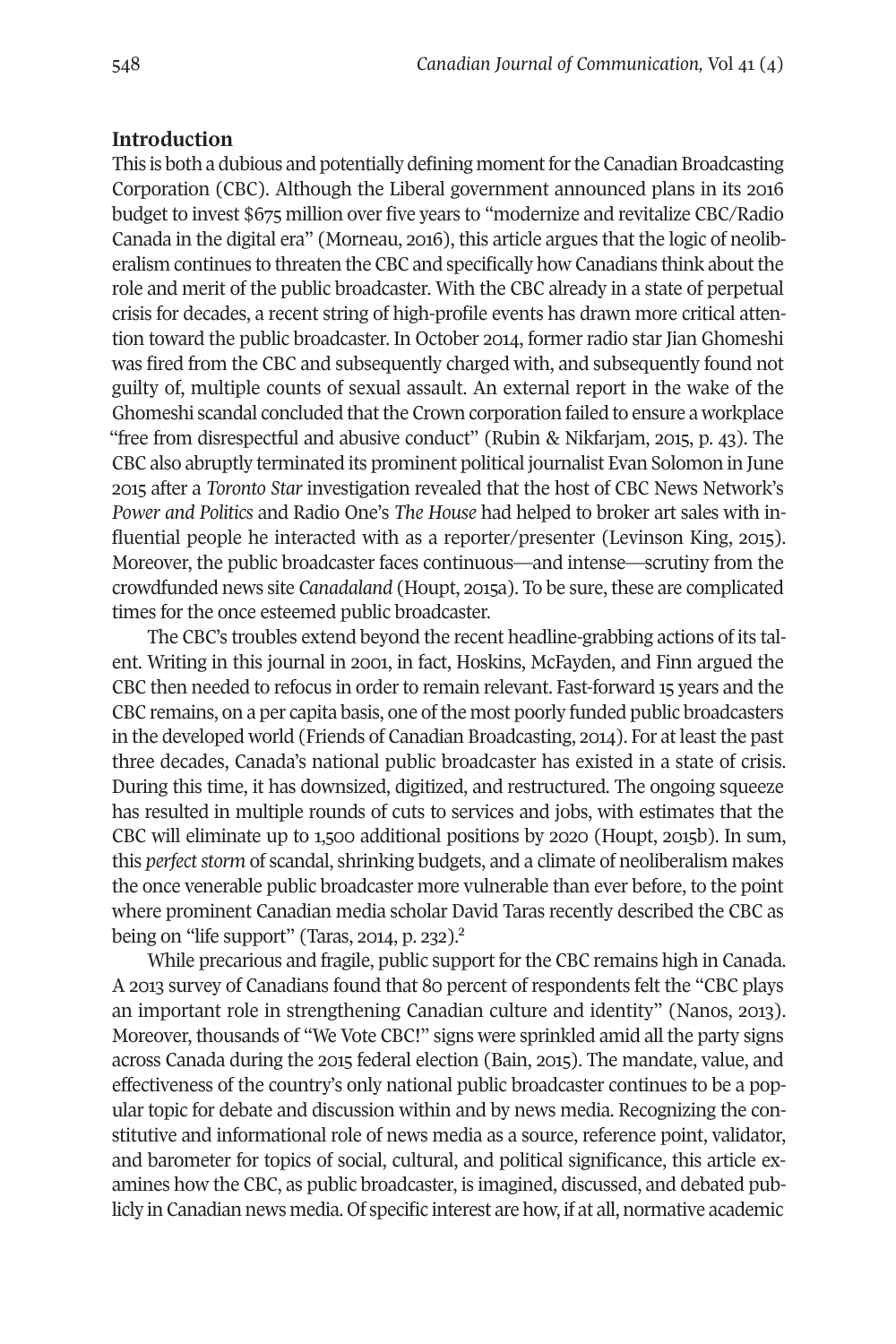ideals as to the role and value of public broadcasting inform discussion about the CBC. This line of inquiry is advanced through a quantitative study  $(N = 467)$  of Canadian news media coverage about the CBC published between January 1, 2009 and April 30, 2014 as well as a qualitative analysis (*n =* 29) of editorials and opinion articles drawn from the larger sample ( $N = 467$ ) that made reference to, or associated the CBC with being a public broadcaster, being involved in the act of public broadcasting, and/or being a public good or service.

the article is structured as follows: It begins with a syno[ps](#page-14-2)is of the traditional theoretical understandings of public service broadcasting (PsB)3 and its role in Western democracies.In recognition ofthe contemporary climate of neoliberalism and its crucial constitutive role in modern broadcasting and media, the article then reviews select theories of neoliberalism with a mind to understanding how the totalizing quality of the ideology (Brown, 2015) has profoundly transformed how public broadcasting is imagined and debated in Canada. Next, specific details as to the methodological choices are provided and their accompanying rationales. the bulk ofthe article is dedicated to presenting the quantitative and qualitative findings of the content analysis, while their implications are considered together in the discussion. As the coming pages make clear, while the CBC—as a public service broadcaster—may be conceptualized normatively by academics and policymakers in Habermasian dimensions (contributing to a discursive, democratic discourse through its news and information programming) (Habermas, 1989), the reality of how the public broadcaster is imagined in Canadian news discourse is radically different and decidedly neoliberal in its orientation.

#### **PSB and the public sphere in the neoliberal era**

A palpable pessimism pervades much scholarly analysis about the future of PsB, or public service broadcasting, since the 1980s (Golding 1995; Katz, 1996; Keane 1995; tracey,1998). As Born (2005) and Hendy (2013) astutely observe, all the components of PsB—*public*, *service,* and *broadcasting*—are continually contested. Broadcasting, after all, seems almost antiquated amid an increasingly digital world. the rise of individualism and neoliberalism—with its focus on the individual and choice—clashes with traditional notions of a single, unified public. Moreover, notions of service come across as "patronizing"—as if a *nanny-state* broadcaster will decide—unilaterally what is best for the public (Hendy, 2013, p. 1). Yet much of the literature addressing PsB defends—and even champions—its contributions to modern liberal democracies (Born, 2005; Curran, 2006; Curran & seaton, 1997; Dahlgren, 2000; Garnham, 2000; Hendy, 2013; Rowland, 2013, 2015; Scannell, 1992, 1996). Raboy and Taras (2007), for instance, contend that public broadcasters such as the CBC, especially in our everchanging modern media landscape, "remain essential instruments of national culture, civic engagement and public life"  $(p, 101)$ . Rowland  $(2013, 2014, 2015)$ , similarly, equates the Crown corporation to a *public good* akin to schools, hospitals, universities, and public museums, arguing that public broadcasting helps to "enhance public life, and enrich individual lives" (Rowland, 2013, p. 8). The normative sentiment toward public broadcasting expressed in rowland's writing is well established in the literature (Curran, 1991; Curran & seaton, 1997; Garnham, 1986; scannell, 1989) and is one the authors also share.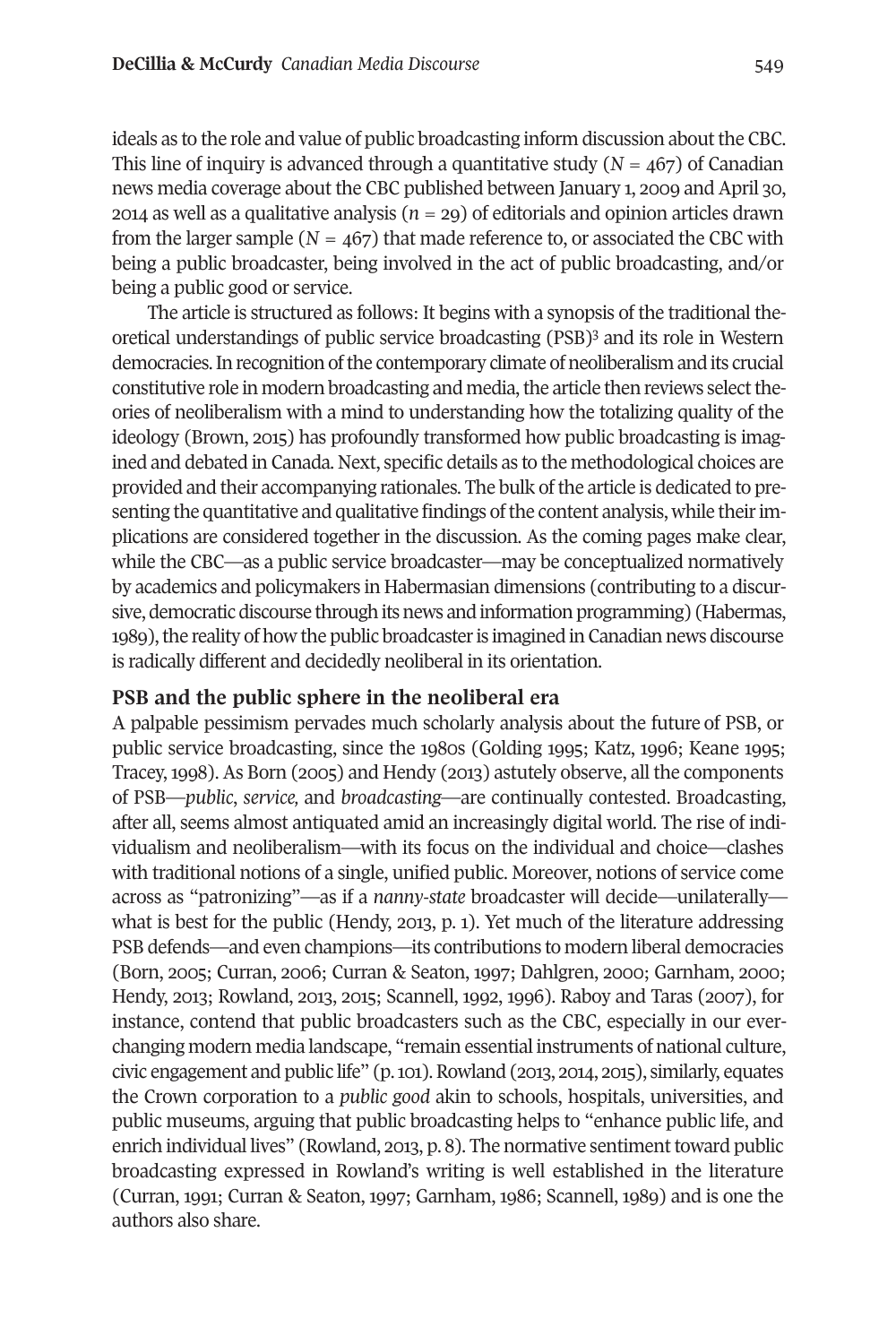to this end, this research adopts Brevini's (2013) definition of PsB as a "media policy arrangement" driven by a "set of normative values that aims to fulfill the democratic, social and cultural needs of the society" (p. 30). Brevini's definition takes a "public sphere approach" (McCauley, Peterson, Artz, & Halleck, 2003; Raboy & Price, 2003), which views PsB as both contributing to and constitutive of a Habermasian (1989) "public sphere." Raboy (2006) eloquently sums up this perspective as one that sees PsB as being able to help create "a public sphere through which people could be empowered to take part in civic affairs, in enhancing national and cultural identities, in promoting creative expression and dialog" (p. 295). Although idealized in this way, raboy (2006) also notes that this "conventional" and nationally bound perspective toward PsB must acknowledge changes in the "communicative space" (Keane, 1995) brought about by the rise of ICTs and digitization that have made media "abundant" and global. Indeed, this is a pre-eminent challenge for those working in the field of public service broadcasting and media policy in Canada (Collins, Finn, McFadyen, & Hoskins, 2001; O'Neill, 2006; Raboy, 2003, 2006; Raboy & Taras, 2007; Taras, 2014; taylor, 2013). However, these challenges—and they are significant—do not diminish the conceptual utility of the public sphere as normative ideal for PsB to strive toward (Raboy, 2006; Ramsey, 2010).

Underwriting both policy challenges of conceptualizing PsB—in an age of media abundance as well as value that the wider public ascribes to the importance of PsB is the spread of neoliberal rationality. Neoliberalism (Friedman, 1962; Rand 1964) with its attendant notions of free markets, free speech, and free choice—dominates the discourse surrounding PsB (Curran, 2006; Freedman, 2008; Lipsey, 2002). Of note, McChesney (2004) contends that neoliberalism colonizes economic and political discourse, stressing the ideology has become "hegemonic" among politicians of all stripes—conservative and progressive (pp. 49–50). similarly, Laclau and Mouffe (1985) warn of neoliberalism's "hegemonic character" creating "a new definition of reality" (p. 176). Harvey (2005) contends neoliberalism "seeks to bring all human action into the domain of the market" (p. 3).

As Bourdieu (1998) pointedly observes, neoliberalism evokes an ideal world with its talk of freedom and democracy, contending neoliberalism is "so strong and so hard to fight because it has behind it all the powers of a world of power relations" (p. 95). Fairclough (2001), in a similar way, describes how such powerful ways of thinking are stripped of their ideological characteristics on the "royal road to common sense" (p. 76). Lacking an ideological tone—and possessing an intersubjective value—the struggle becomes neutral and "power derived from it takes on a hegemonic form" (van Dijk, 2008, p. 34). In the words of Cammaerts (2015), "The neoliberal project positions itself as a post-narrative—as facticity, as non-negotiable and thus as quintessentially anti-ideological, while positioning their constitutive *Others* as deeply ideological, as biased, as mad or nostalgic—of a gone area" (p. 7, italics added).

such discourse, following Foucault's (1980) logic, shapes—and even dictates the serious dialogue and thinking about the field of PsB. It "rules in" and "rules out" how topics are constructed (Hall, 2007, p. 44). Moreover, this way of thinking—or what Foucault calls episteme—transcends language and texts, limiting the range of discus-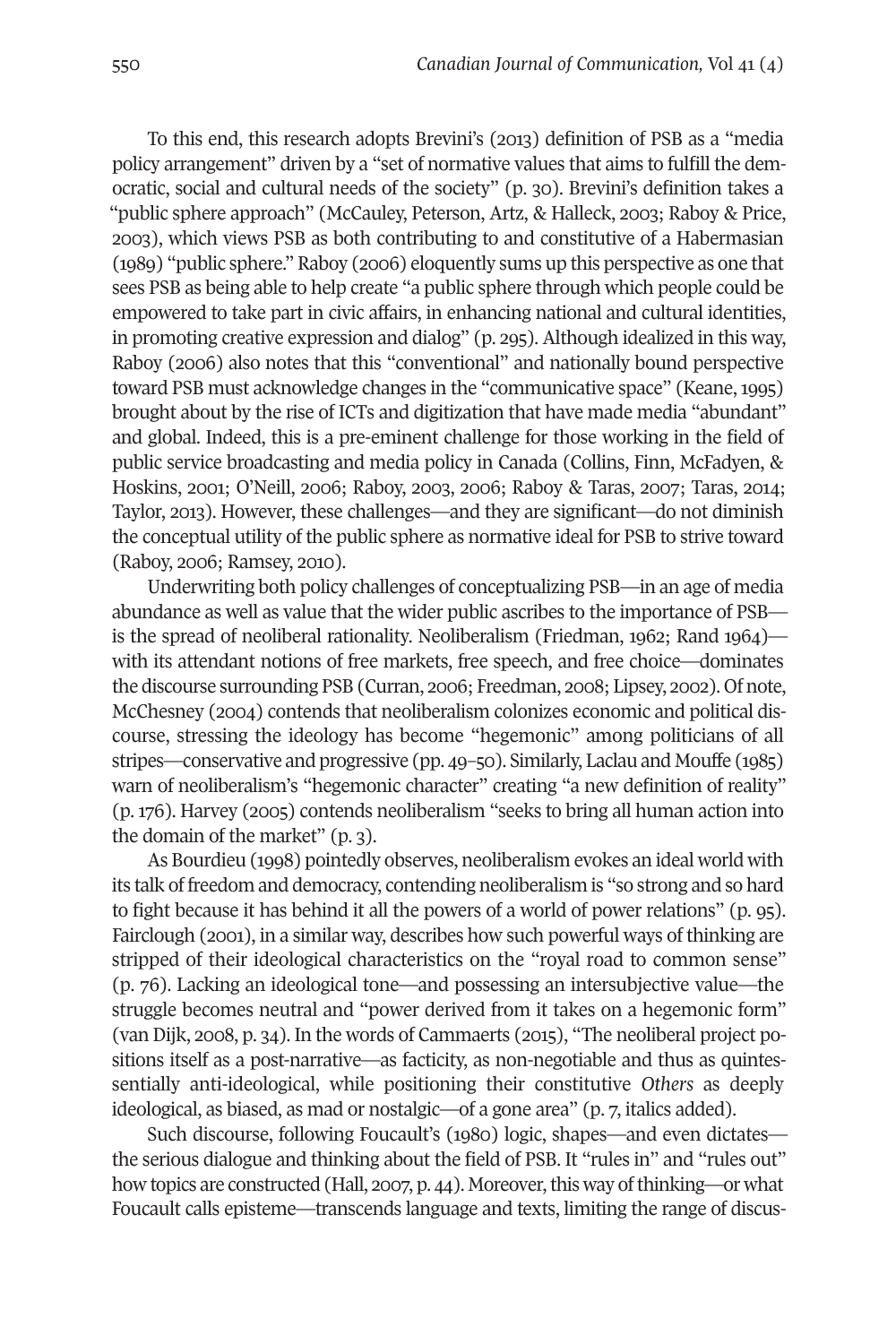sion and constituting supposed regimes of truth. As a result, this "hegemonic rationality" (Peet, 2007, p.10) "reduces the complexity" of the world to "spaces of potential competition that need to be organized *as* markets, blocking other narratives from view" (Couldry, 2010, p. 6, italics in original). Foucault's lecture series aboutthe "birth of biopolitics" delivered between 1978 and 1979 raises pressing questions about neoliberalism and describes a normative rationality, constituting an "art of government" (Foucault, 2004, p. 2) whereby the *market* represents the ideal model to which government and its attendant agencies must aspire. All of society, in fact, should be regulated by the *logic* of the market. The "reason of the least state" or "frugal government" spreads its rationality across bureaucracy and *limits* what the state can do (Foucault, 2004, p. 28). "[s]ocial policy must not be something that works against economic policy and compensates for it [or that] follows strong economic growth by becoming more generous" (p. 144).

this normative rationality spreads, taking on a common-sense value as the "reasoned way of governing best" (Foucault, 2004, p. 2). Building on Foucault's (2004) lectures, Brown (2015) argues that neoliberalism's rationality and values have spread across *all* spheres and action, composing everything and everyone into agents of the market.

[N]eoliberalism transmogrifies every human domain and endeavour, along with humans themselves, according to a specific image of the economic. All conduct is economic conduct; all spheres of existence are framed and measured by economic terms and metrics, even when those spheres are not directly monetized. In neoliberal reason and in domains governed by it, we are only and everywhere *homo oeconomicus …* (Brown, 2015, p. 10, italics in original).

In addition to interpolating all human activity, neoliberalism also offers the metric by which everything is evaluated. risk exposure and expected yield, argues Brown, are the only valid measure offered in a world dominated by neoliberal values. the solution during crisis, offers Brown, "is always more markets, more complete markets, more perfect markets, more financialization, new technologies, new ways to monetize" (Brown, 2015, p. 221). Progressive decisions-makers and governments, arguably, struggle with the power of this discourse, making regulating communication systems a contested dynamic between market and public service values (Lunt & Livingstone, 2012).

In Canada, neoliberal values infuse and underwrite much of the public debate concerning the CBC. Political pressure on the public broadcaster began early on in the corporation's history (Raboy & Taras, 2007). More recently, in 2004, Stephen Harper, then Leader of the Official Opposition—the Conservatives—expressed the view that "government subsidies in support of CBC's services should be to those things that are not…do not have commercial alternatives" (Morrison, 2009). Conservative members of Parliament also circulated a petition among their constituents in 2011 calling forthe CBC to be sold or privatized (Bolen, 2011). Both the subtle and open hostility to the CBC is consistent with a neoliberal perspective, viewing nothing—including public services—as outside of the reach of markets.

Neoliberal ideology is evident in not only words but also action, as evidenced in the decline of the CBC's public funding. Former Conservative prime minister Brian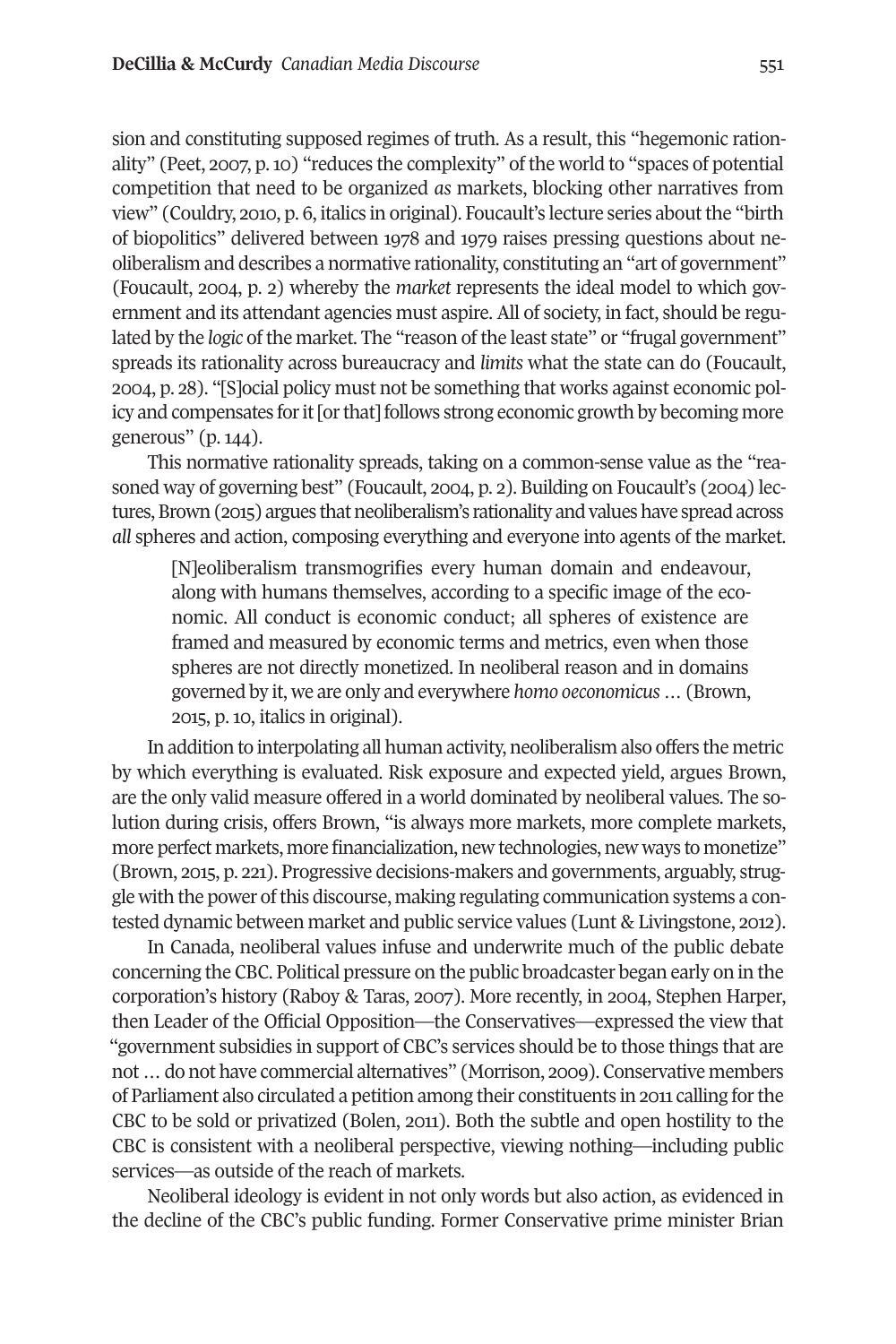Mulroney began cutting the broadcaster's budget soon after taking office in the fall of 1984. Conservative cabinet ministers talked publicly about privatizing the CBC—and Mulroney also appointed the outspoken critic and privatization supporter John Crispo, a University of toronto political economist, to the corporation's board (Nash, 1994). throughout the 1990s, the Liberal government of Jean Chrétien cut taxpayerfunding to the CBC by nearly \$400 million—or about 25 percent of the corporation's parliamentary spending (Thompson, 2014). The Conservative government of Prime Minister stephen Harper continued the trend of reducing the CBC's budget. Public spending on the CBC amounted to  $$1.07$  billion (in 2014 dollars) in 2007–2008 (Smith, 2014). But by 2014–2015, the parliamentary appropriation for the public broadcaster amounted to \$929.3 million. The Liberal government of Justin Trudeau has recently committed more money to the Crown corporation, but the CBC still remains poorly funded compared to other public broadcasters in the developed world (Friends of Canadian Broadcasting, 2014).

# **Methodology**

Content analysis (CA) remains a useful method for quantifying what media do with public discourse. Leaders in the field of CA (e.g., Bauer, 2007; Krippendorff, 2013; Neuendorf, 2002; Riffe, Lacy, & Fico, 2008) contend that the research tool offers an efficient means for analyzing media messages. For this CA, a potential pool of news media samples about the CBC ( $N = 2,263$ ) produced by Canada's large English daily newspapers and *The Canadian Press* was identified using Infomart.com (an Internet news archive) and the search terms "CBC" [and](#page-14-5) "funding." From this, a corpus  $(N = 422)$  was harvested in a systematic fashion<sup>4</sup> to produce representative texts for analysis (Krippendorff, 2013). In addition to the articles obtained from the Infomart database search, 45 articles from sun Media were also systematically [ch](#page-14-4)osen to incorporate into the corpus using the *Toronto Sun*'s online search engine. <sup>5</sup> We deemed it important to include Sun Media newspapers in [ou](#page-14-3)r analysis because the media organization had actively campaigned against the CBC. $\rm^6$  The entire corpus of media samples (*N =* 467[\)7w](#page-15-0)ere all produced between January 1, 2009, and April 30, 2014, to coincide with the public broadcaster's announcement about how it planned to deal with the April 2014 cut to the CBC's parliamentary appropriation. This study's media samples come from 17 English-language daily newspapers and *The Canadian Press* news service (see Appendix A for a list of the media organizations). table 1 provides a breakdown of the type of samples evaluated in this content analysis.

| Type $(n = 467)$     | $\frac{0}{0}$ | $n =$ |
|----------------------|---------------|-------|
| News                 | 51.8          | 242   |
| Commentary           | 31.5          | 147   |
| Editorial            | 4.9           | 23    |
| Letter to the Editor | 11.1          | 52    |
| Other (e.g. Feature) | 0.6           | 3     |

#### **Table 1: Sample news articles by article type**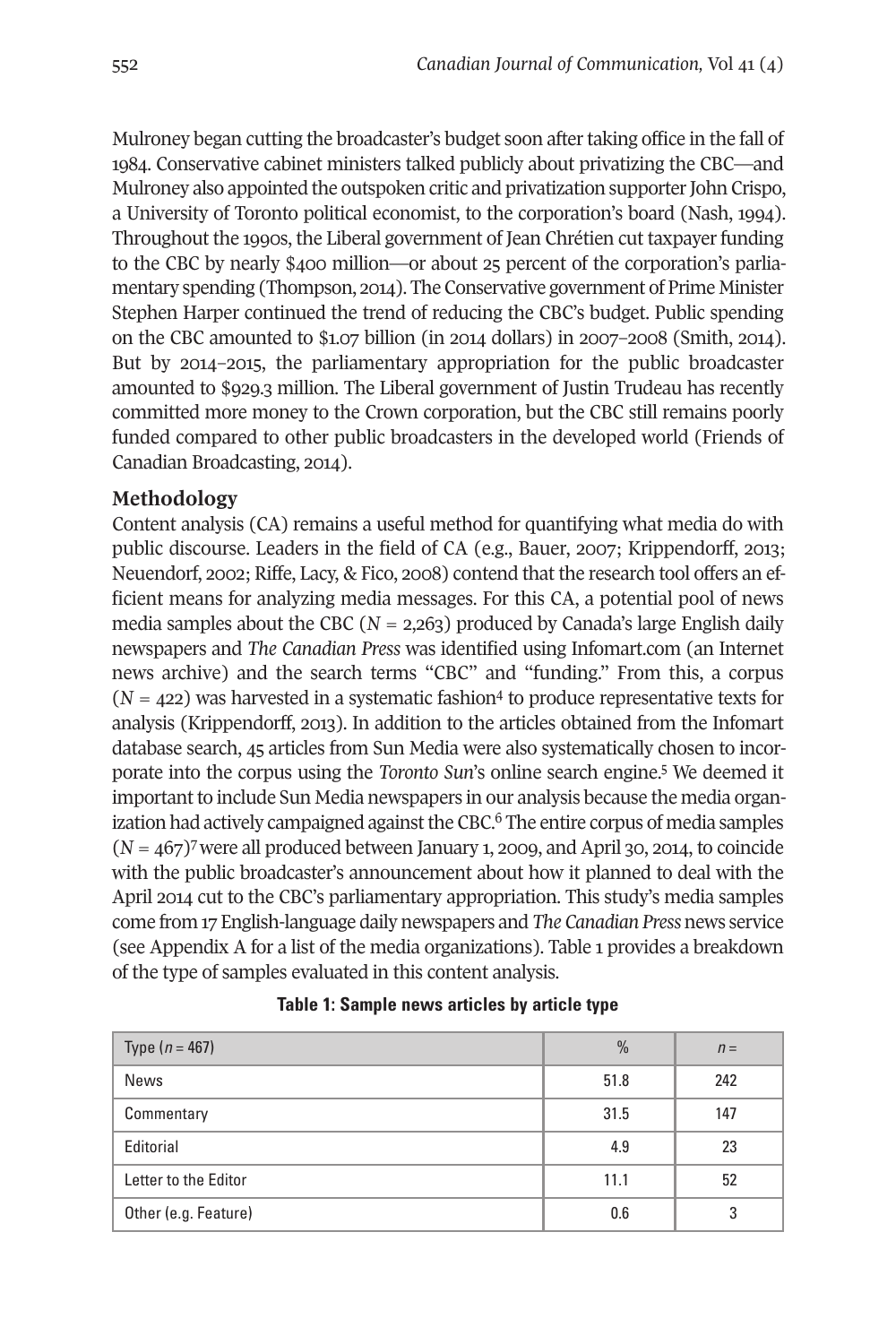After determining this study's aims, questions, and theoretical grounding, this research moved to an inductive phase ofreading dozens (*n=*36) ofrepresentative media samples. This careful reading of media texts revealed themes and consistent media frames surrounding the CBC. this two-step approach resulted in this study's coding categories (see Appendix A for the coding schedule). In an attempt to be mindful of "how much interpretation can be involved in applying a schedule," some extra keywords and definitions were added to the coding schedule or *rulebook* during preliminary coding (Deacon, Pickering, Goldring, & Murdock, 1999, p. 128). A systematic interpretation was applied to all the samples during the coding (Bauer, 2007; Deacon et al.,1999; Krippendorff, 2013). Both researchers—independent of each other—each coded 10 percent of all of the samples (20% of the total corpus). the first researcher then coded the same samples the second researcher had coded and vice versa, in an effort to validate this study's findings (Neuendorf, 2002). this *double-checking* produced an intercoder reliability above 80 percent for all of the variables (see Appendix B for intercoder reliability). Reliability higher than 80 percent indicates a well-defined coding scheme and a robust sampling validity that can stand the test of being replicated (Bauer, 2007; Krippendorff, 2013).

As quantitative analysis can only capture the presence or absence of discussion, we conducted a subsequent qualitative analysis of how the role and value of the CBC was discussed in relation to notions of PsB. Our sample was constructed by identifying all articles that were coded as making a link between the CBC and public service  $(n=49)$ . Within this we excluded news stories  $(n=14)$  and Letters to the Editor  $(n=6)$ , focusing only on editorials ( $n = 7$ ) and commentaries ( $n = 22$ ). Given that both editorials and commentaries are not constrained by the norms of journalistic objectivity and offer space to develop and advance arguments (Hindman, 2003), these article types were deemed appropriate to explore discourses surrounding the CBC.

The corpus of articles  $(n = 29)$  was analyzed using theoretically driven thematic coding (Flick,1998) grounded in the literature on public service broadcasting discussed earlier. Particular attention was paid to how the notion of public service broadcasting and public broadcasting was defined and discussed. An effort was made to think consistently about the thematic interrelations across and between sampled articles, with an objective of identifying common themes and codes across the sample to boost the "internal validity" of findings (Bauer & Gaskell, 2003, p. 350). Dominant themes emerged around the CBC's mandate as articulated in the *Broadcasting Act*, opinion as to the implementation and effectiveness of the CBC's mandate, and opinion as to the relationship between advertising and the CBC, as tension between the CBC's role as a public entity and its perceived private sector pursuits. the qualitative software package AtLAs.ti was used to assist with managing and implementing the coding process. the results of the analysis are discussed in the section titled "From absence to presence" later in this article.

# **The sound of silence: The absence of public service values in mediated discourse about the CBC**

Nearly two-thirds (65.1%,  $n = 304$ ) of our media sample made mention of the CBC's troubled or precarious situation.<sup>8</sup> These articles cast doubt on the CBC's stability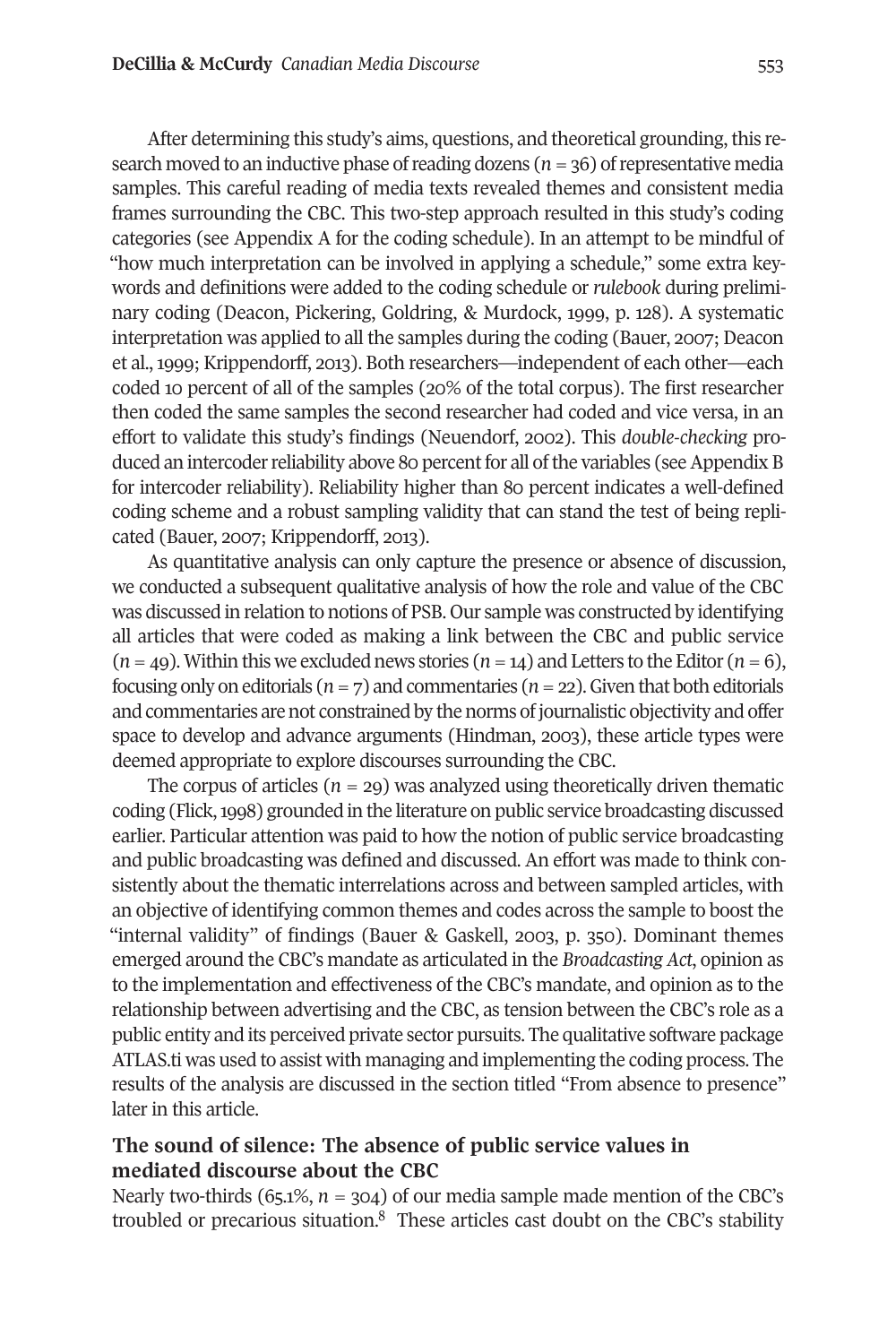(financial, cultural, and political), focusing on its financial woes, job losses, and uncertain future. This high proportion of articles may be explained by the event orientation of news, whereby announcements such as job cuts or budget shortfalls match with the news cycle. While the discourse of a troubled CBC was prevalent, discussion of the CBC as a public service is largely absent, app[ear](#page-15-2)ing in only 10.5 percent  $(n=49)$ of news media focusing on the Crown corporation. <sup>9</sup> A *Globe and Mail* news story, for instance, links the Crown corporation to notions of public service with a quote from former CBC chairperson Carole taylor, who describes the CBC as "providing a service that cannot be found anywhere else" (Bailey & Alphonso, 2009). similarly, a commentary published in *The Toronto Star* suggests the CBC can offer a *public service* in "an era of fragmentation" by becoming "an essential platform for discussion" (Tapscott, 2011). the head of the advocacy group Friends of Canadian Broadcasting is more explicit in a March 2009 news story, arguing that a new funding model for the public broadcaster "could bring the CBC closer to the international tradition of the public service broadcaster, and might also benefit commercial broadcasters such as CanWest and CTV as well" (Barmak, 2009).

Only 28.6 percent  $(n=14)$  of the news reporting about the CBC, it should be noted, draws a direct connection between the broadcaster and public service. Moreover, 71.4 percent  $(n = 35)$  of the media samples linking the CBC to values of public service were found in editorials (14.3%, *n =* 7), commentaries (44.9%, *n =* 22), and Letters to the Editor (12.2%,  $n = 6$ ),  $c^2(4, N = 467) = 18.994$ ,  $p = .001$ . Although only a minority of news media about the CBC made an explicit connection between the CBC and public service, those that did also said the CBC fosters values of citizenship  $(42.9\%, n=21)$ ,  $c^{2}(1, N = 467) = 36.211, p = .001,$  democracy  $(34.7\%, n = 17), c^{2}(1, N = 467) = 44.178,$  $p = .001$ , and arts and culture (42.9.%,  $n = 21$ ),  $c^2(1, N = 467) = 35.232$ ,  $p = .001$ .

#### **Ratings, efficiency, and accountability**

The CBC's popularity or ratings is the focus of 15.6 percent  $(n = 73)$  of Canadian news media's coverage of the public broadcaster. this, of course, is not a surprising finding. The corporation is, after all, a broadcaster that relies, in part, on advertising revenue. The source of *ratings talk* about the CBC is, however, of note (see Table 2 for a complete breakdown of the sources of*ratingstalk*). Interestingly, statistical analysis (two-sided Fisher's exact test) confirmed journalists and authors (46.6%,  $n = 34$ ,  $c^2$  (7,  $N = 467$ ) = 388.303, *p* = .001; FEt) often highlight the corporation's ratings in their news and commentary.

| Ratings Sponsor ( $n = 73$ )        | $\frac{0}{0}$ | $n =$ |
|-------------------------------------|---------------|-------|
| <b>CBC Official</b>                 | 27.4          | 20    |
| <b>CBC President Hubert Lacroix</b> | 2.8           |       |
| Journalist/Author                   | 46.6          | 34    |
| <b>Conservative Politician</b>      | 5.5           |       |
| Academic/Expert                     | 4.1           | 3     |
| Public/Letter to the Editor         |               |       |

|  |  |  | Table 2: Sponsors of <i>ratings talk</i> in samples |  |  |  |  |  |  |
|--|--|--|-----------------------------------------------------|--|--|--|--|--|--|
|--|--|--|-----------------------------------------------------|--|--|--|--|--|--|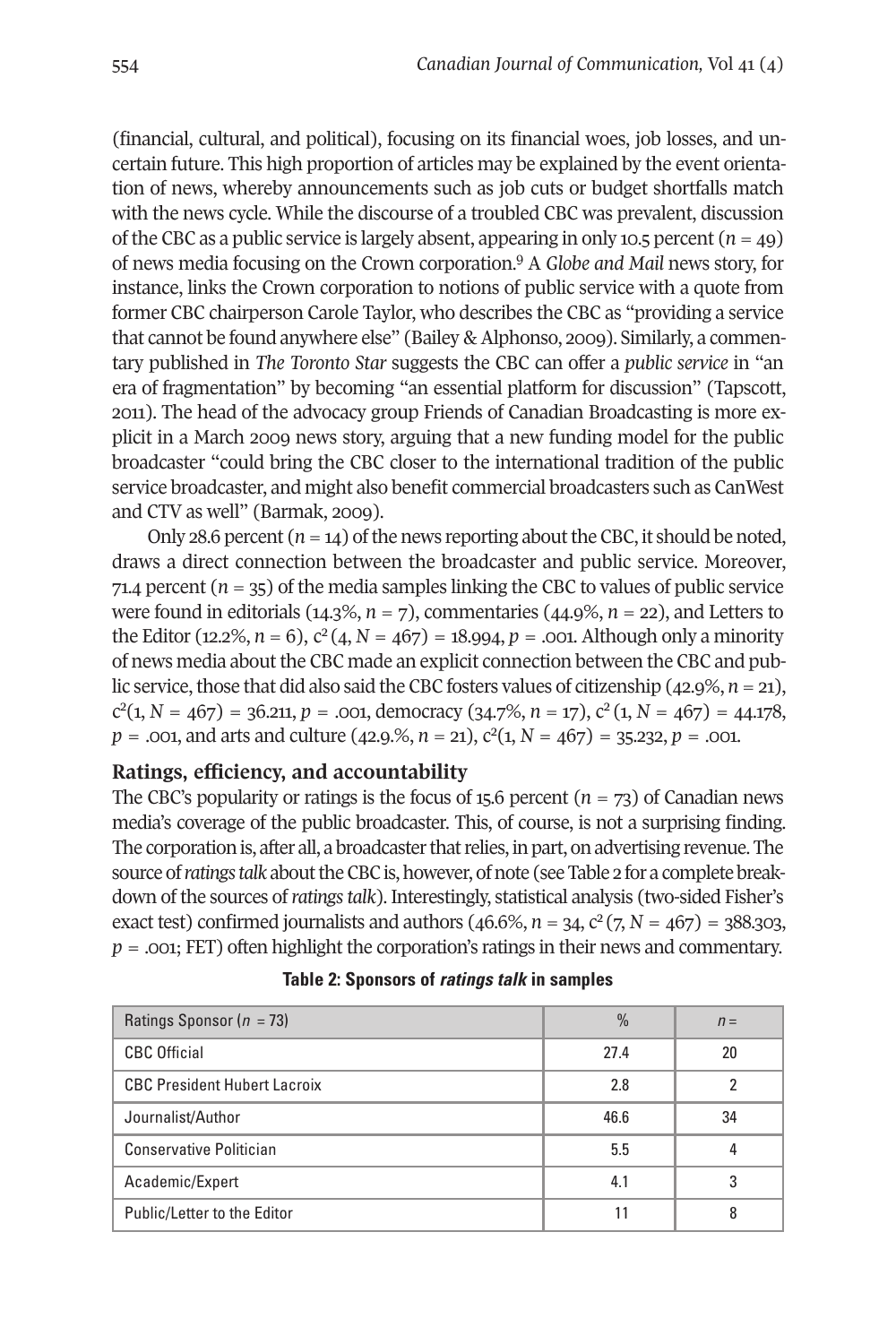CBC officials, also of particular note, represent the second-largest source (30.1%,  $n = 22$ ,  $c^2$  (7,  $N = 467$ ) = 388.303,  $p = .001$ ; FET) of *ratings talk* in Canadian media coverage of the public broadcaster between 2009 and 2014. CBC president Hubert Lacroix warns of more "dark clouds on the horizon" in February 2014 because of poor TV ratings and lower-than-expected revenue (Houpt, 2014). A column in *The National Post* in 2013 highlights the CBC's focus on ratings, stressing

creative types who work on even successful CBC series will acknowledge that they do so always with one eye fixed firmly on the ratings. A show that is too edgy or too serialized—too cable, in other words—is at risk for low numbers, even if it draws a smaller viewership that loves it. Boutique audiences don't help sell ads. (stinson, 2013)

Efficiency and accountability are themes of interest weaving their way through media coverage of the CBC. Overall, 13.3 percent  $(n=62)$  of media about the CBC focus on notions of efficiency and how the public broadcaster uses dwindling resources to maximize production. While not a significant finding in itself, of interestis who are the sources ofthe *efficiency talk* in Canadian media coverage ofthe public broadcaster. CBC officials were the largest source, 45.2 percent  $(n=28, c^2(1, N=467)) = 252.925, p = .001;$ FEt), of *efficiency talk* in Canadian media coverage aboutthe Crown corporation.Afeature in *The Toronto Star*in 2012, by means of example, highlights how the CBC receives the third-lowest level of public spending of 18 major Western countries (Contenta, 2012). Moreover, the feature-length print story details how the Crown corporation consolidated services to deal with declining federal money. the corporation's editor-in-chief Jennifer McGuire stresses that*CBCNews* "probably spend[s] more time than[its] private competitors looking athow[it] canwork efficiently" (Contenta, 2012). Nearly 20 percent (*n =* 91) of media coverage of the CBC focuses on questions of accountability such as Access to Information requests, executive and program spending, and overall spending at the public broadcaster. Of note, Sun Media—under the banner "CBC Money Drain" waged a campaign highlighting supposed *waste*, *inefficiency,* and *lack of accountability* at the CBC. table 3 breaks down the different types of concerns about accountability present in Canadian media coverage of the CBC.

| Questions of Accountability $(n = 91)$                   | $\frac{0}{0}$ | $n =$ |
|----------------------------------------------------------|---------------|-------|
| Ambiguous Questions about Accountability & Transparency  |               |       |
| Access to Information                                    | 46            |       |
| Program Spending                                         | 12            |       |
| <b>Executive Spending</b>                                | 5             |       |
| Critique of CBC Spending                                 | 19            |       |
| Multiple Questions about Accountability and Transparency |               |       |

#### **Table 3: Accountability and transparency**

sun Media is also much more negative than neutral when compared to the rest of the media samples. the probability, in fact, of sun Media being negative about the CBC is 87 percent, compared to a 20 percent chance of all media organizations writing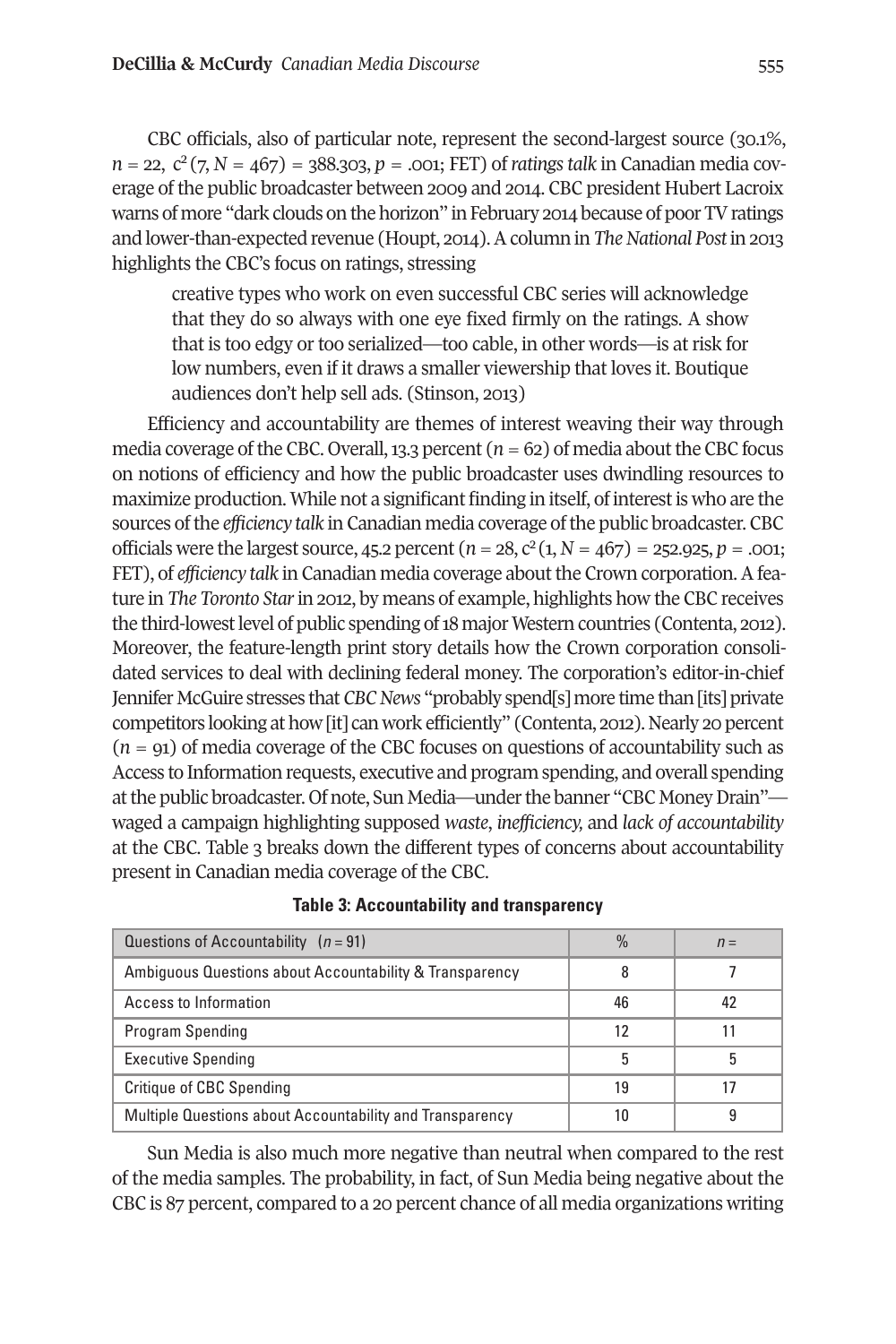negatively about the public broadcaster. In other words, the odds of a Sun Media being negative is 6.5 times the probability of other news media. Ofimportance forthe coming discussion, if sun Media is eliminated from the sample, only 11 percent of the sample is classified as negative. To be sure, neoliberal values largely underpin the ideological basis for much of sun Media's critique of the CBC. As this study's content analysis found, sun Media largely dominated and defined the parameters of the public debate about the CBC between 2009 and 2014. The news organization was—by far—the most consistently negative media source criticizing the CBC. Considering sun Media coverage together with the general silence about *public* and *service* in the rest of the news media, neoliberal values, regrettably, dominated how the CBC was imagined and discussed in mediated discourse.

# **The silence of public service discourse and power of neoliberal discourse**

Only 10.5 percent of all articles examined made a link between public service and Canada's national public broadcaster. This absence is pronounced, telling, and a meaningful presence. "There is not one but many silences," contends Foucault (1990), "and they are an integral part of the strategies that underlie and permeate discourses" (p. 27). From this perspective, the absence of media stories linking notions of public service with the CBC is notreally *outside* media and popular discourse but, in fact, constitutive of how the CBC is imagined and reflective of the power dynamics at play surrounding the public debate about the Crown corporation. this absence or silence *authorizes* a discourse that privileges neoliberal or market values over public service values. Neoliberal ideals or criteria are the dominant sensibility by which the public broadcaster's importance or worth is determined. It has, in other words, become natural to imagine theCBC with little—or often no—connection to ideals of public value or public good. this ideologically motivated negation of public and service is invisible (Hall,1988) and corrosive.

When the CBC is talked about, its precariousness features prominently. Indeed, the precariousness of publicly funded institutions is a key feature of ourneoliberal condition (Brown, 2015). Much of the news media's coverage (65.1%, *n =* 304) highlights the Crown corporation's troubled financial position and uncertain future. This content stream of *negative* information casts doubt on theCBC's financial, cultural, and political stability. Much of this coverage is narrow and episodic (Iyengar, 1991) in nature and consequently lacking important context about the public service provided to Canadians. these mediated messages—which ignore public service values—are, arguably, shaping how Canadians view the CBC. Iyengar (1991) concluded that how poverty is portrayed or framed in news coverage changes the way people categorize responsibility. that is, stories framed in "episodic" terms led to white middle-class viewers placing blame on the individual rather than on the structure of society or on government. Conversely, thematic stories, placing the blame for poverty in a social context, led audiences to be less critical of the poor. Episodic coverage of CBC's instability, which does not include public service values, likely amplifies a "hegemonic" understanding, perpetuating incomplete public understandings of the CBC's importance—democratically, culturally, and socially (Iyengar, 1991, p. 137).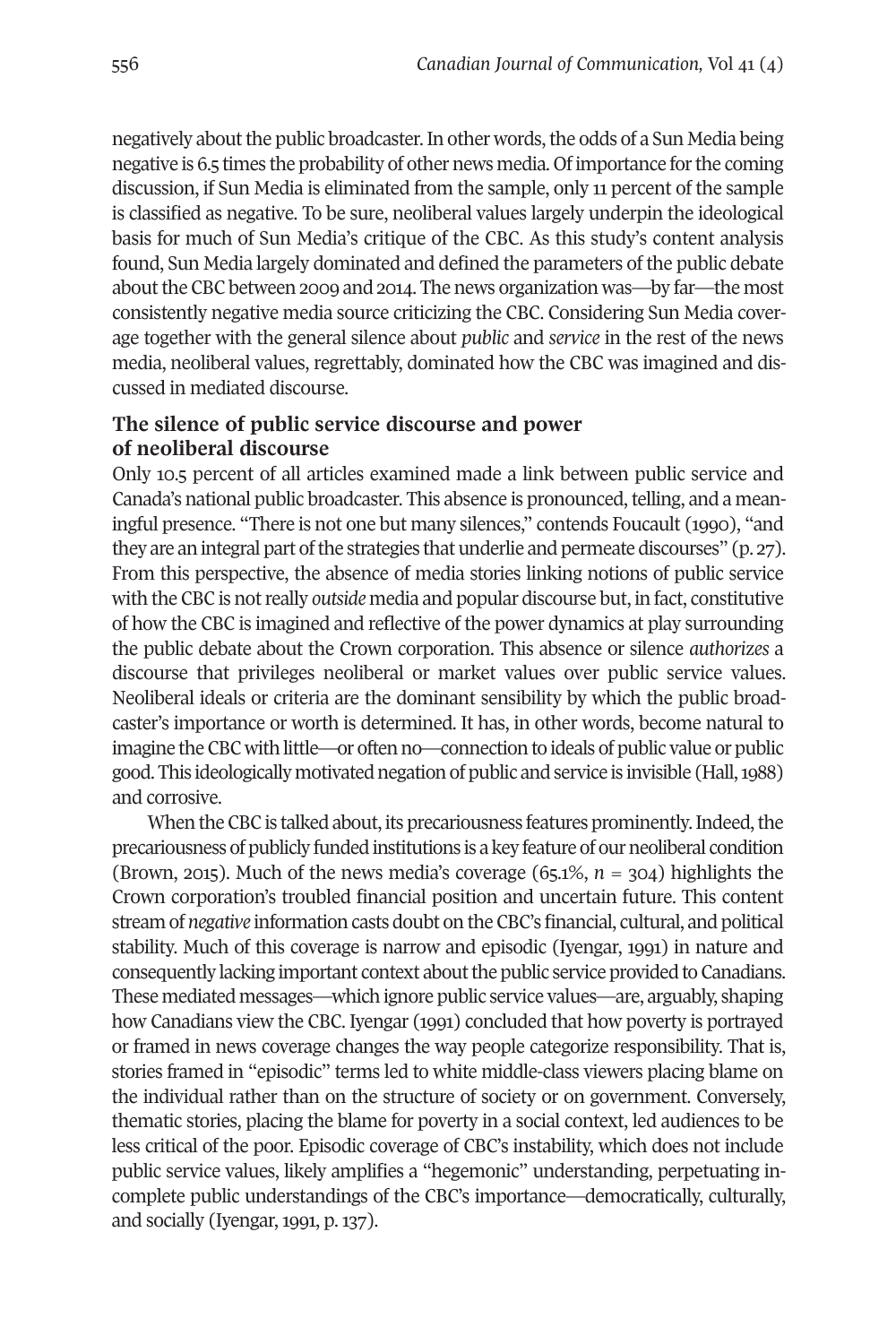As highlighted above, neoliberal values of ratings, efficiencies, and accountability are reoccurring values sponsored by CBC officials. this suggests that the Crown corporation's leadership has internalized the neoliberal *logic* ofratings, efficiency, and accountability as measures to imagine and value the public broadcaster. Like many public institutions in Canada, the CBC has not been able to resist the strong discourse or *common sense* values of spending public resources wisely or getting value for money (Bourdieu, 1998). the vice-president of English programming at the CBC in 2006, for instance, setthe high bar (in the Canadian context) of one million viewers as a benchmark for determining the success of television programs (Dixon, 2006).

Georgia Born, in her writing about the BBC and ratings, argues that in order for the British public broadcaster to "*demonstrate* its popularity," it must submit to the "ratings game" (Born, 2005, p. 54). the CBC's seeming obsession with ratings has also become a similar paradoxical problem for Canada's public broadcaster. Neoliberal critics deride government spending on public broadcasting, but at the same time judge the Crown corporation by commercial values of popularity and ratings (Mihaly, 2009). Moreover, CBC officials, including president Hubert Lacroix, often heralded the importance of popularity and ratings. CBC officials, it appears, interpolated the hegemonic positions of neoliberalism, nudging them in a powerful and pivotal way to mostly envision and talk about the CBC in neoliberal terms. After all, "we use" discourse—but it also "use[s] us" (Dahlgren, 2014, p. 232).

CBC executives, arguably, struggle with the power of this discourse, making the balance between public service and the market an "uneasy compromise between free market and state intervention approaches" (Lunt & Livingstone, 2012, p. 35). the discourse becomes natural and *common sense.* the impact of neoliberalism as an ideology results in "the practical denegation of the ideological character of ideology by ideology" (Althusser, 1984, p. 49). "Common sense tends to be articulated as objective truth as rational, and thus as anti-ideological" (Cammaerts, 2015, p. 5). these hegemonic ways of seeing and talking about the world, as a result, become "connected to and implicit in practical life" (Gramsci, 1971, p. 330). As the coming qualitative analysis makes clear, these hegemonic positions are increasingly pronounced in news media commentary and editorials about the CBC.

# **From absence to presence: Neoliberalism as an underwriter of public broadcasting discourse**

While the logic of neoliberalism exists in the absence of discourse about public broadcasting inCanada, itis also visible in the small sample of articles that make a connection between the CBC and the normative ideal of public service broadcasting. to explore this point further, this section examines themes from the qualitative analysis of editorial and comment articles ( $n = 29$ ) taken from the larger sample ( $N = 467$ ) that explicitly connect the CBC to notions of public service or the act of public broadcasting.

The importance of the CBC as tool for national unity emerged as an explicit theme across the news media samples analyzed (3 editorials; 6 commentaries). this notion is captured well in an *Edmonton Journal* editorial that opines the "CBC has been and remains an important public institution, helping to sustain a national culture and keep all parts of Canada, in both languages, informed about each other" ("CBC Must Change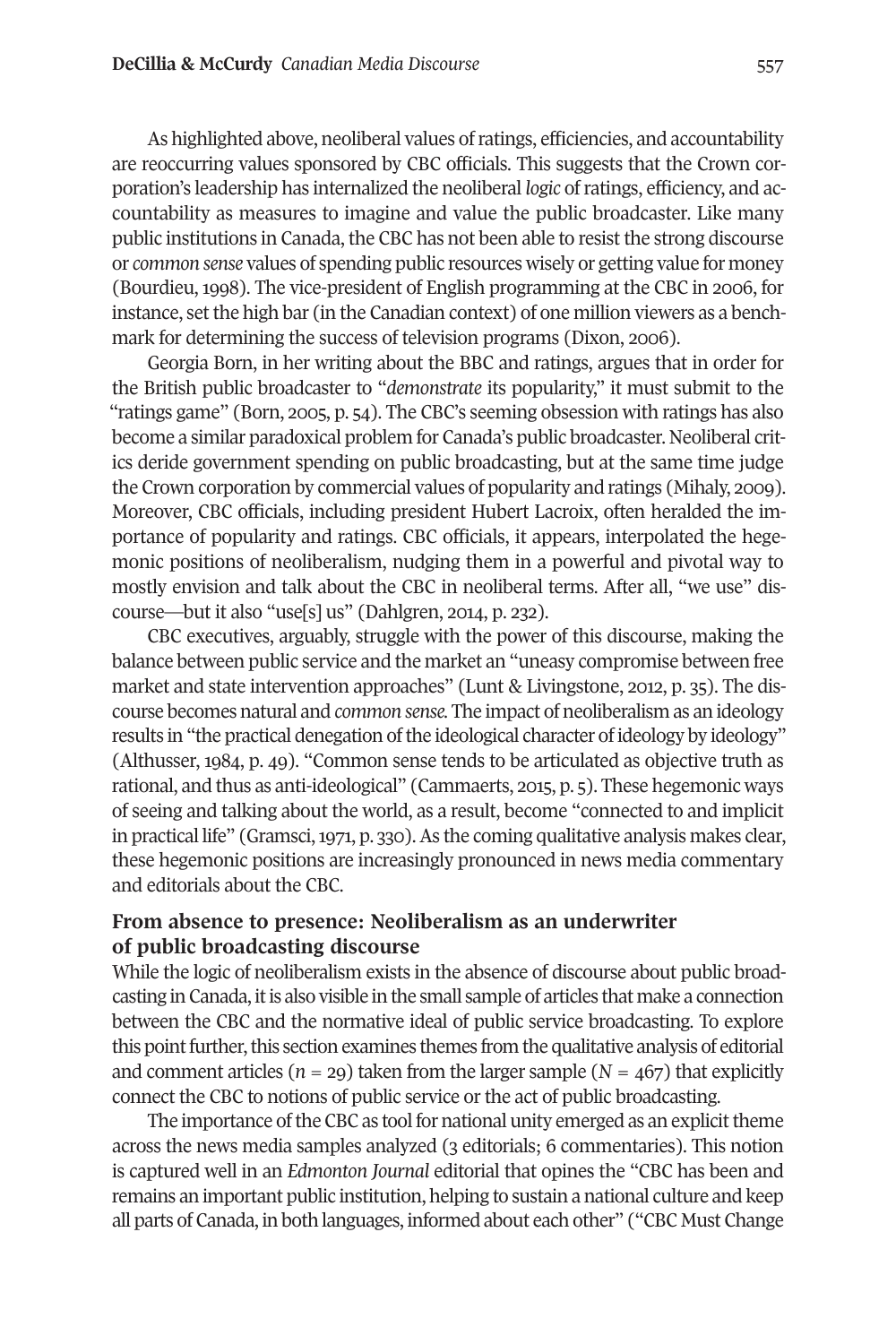with New Reality," 2012). In fact, all explicit references to the CBC's "national" role in uniting Canada in the sample were positive. the CBC in this role, however, was not immune from criticism. While one commentator took issue with the CBC's programming, arguing it often failed to attract large audiences, and the success it did have was dependent on remakes of international shows, the majority of critiques were based on suggestions that the CBC was drifting away from its mandate and starting to trespass on the terrain of private media. this was,the critiques argued, bad for both public and private media. In advancing these critiques, critics articulated clear discursive boundaries between private and public media. However, before considering these tensions, we must first consider how the relationship between public service broadcasting, the CBC, and its mandate was articulated.

the 1991 *Broadcasting Act*, which legislates the CBC's mandate, was mentioned by name in only two of the twenty-nine articles analyzed. Instead, sampled articles referred to the CBC's "mandate" (19 articles from the total qualitative sample of 29) but either selectively quoted or paraphrased the *Broadcasting Act*. In referring to the CBC's mandate, sampled articles emphasized the public broadcaster's duty to inform, enlighten, and entertain Canadian audiences from a uniquely Canadian perspective. A collection of three articles described the CBC's mandate as either "clear" (2 articles) or "very clear" (1 article) and did not flag any problems with it. Related, in discussing the broadcaster's mandate, articles sometimes positioned this mandate as a guide to be followed or a compass for organizational direction. However, as a guide, the CBC's mandate was seen by some as problematic, with a cluster of seven articles viewing the public broadcaster's mandate as either too broad, in need of refinement, or even "impossible" given the corporation's funding.

Beyond descriptive mentions and brief opinions, the CBC's mandate was strategically cited in both commentaries and editorials as a boundary marker to differentiate public media—the CBC—from private media. For example, *Globe and Mail* columnist John Doyle opined, "Public broadcasting should show us the best of our own storytelling, news and entertainment, and do those tasks that private broadcasters balk at" (Doyle, 2010). similarly, a *Toronto Star* editorial noted: "CBC can't hope and shouldn't try to be all things to all people. It must specialize and adapt. It must focus on doing things that the private sector will not do—and so should not mourn getting out of sports coverage" ("Give CBC the Focus and the Funding ...," 2014). These quotes share a predominantly apophatic view of public media. That is, the role of the CBC is defined by the absence and disinterest of private media. this viewpoint is even more pronounced in a November 29, 2013 *Globe and Mail* editorial that sought to summarize what it saw as the most convincing case for Canada's national public broadcaster:

The strongest argument for the CBC goes something like this: There are some public goods that the free market will not deliver, or will not deliver well enough, and so we create public institutions to do the job. Think of museums, libraries and parks. These would be very different without public support, and in some cases they might not exist at all. There's a compelling logic to taxpayer backing forthe National Gallery of Canada orthe Canadian War Museum, or hundreds of other cultural institutions and his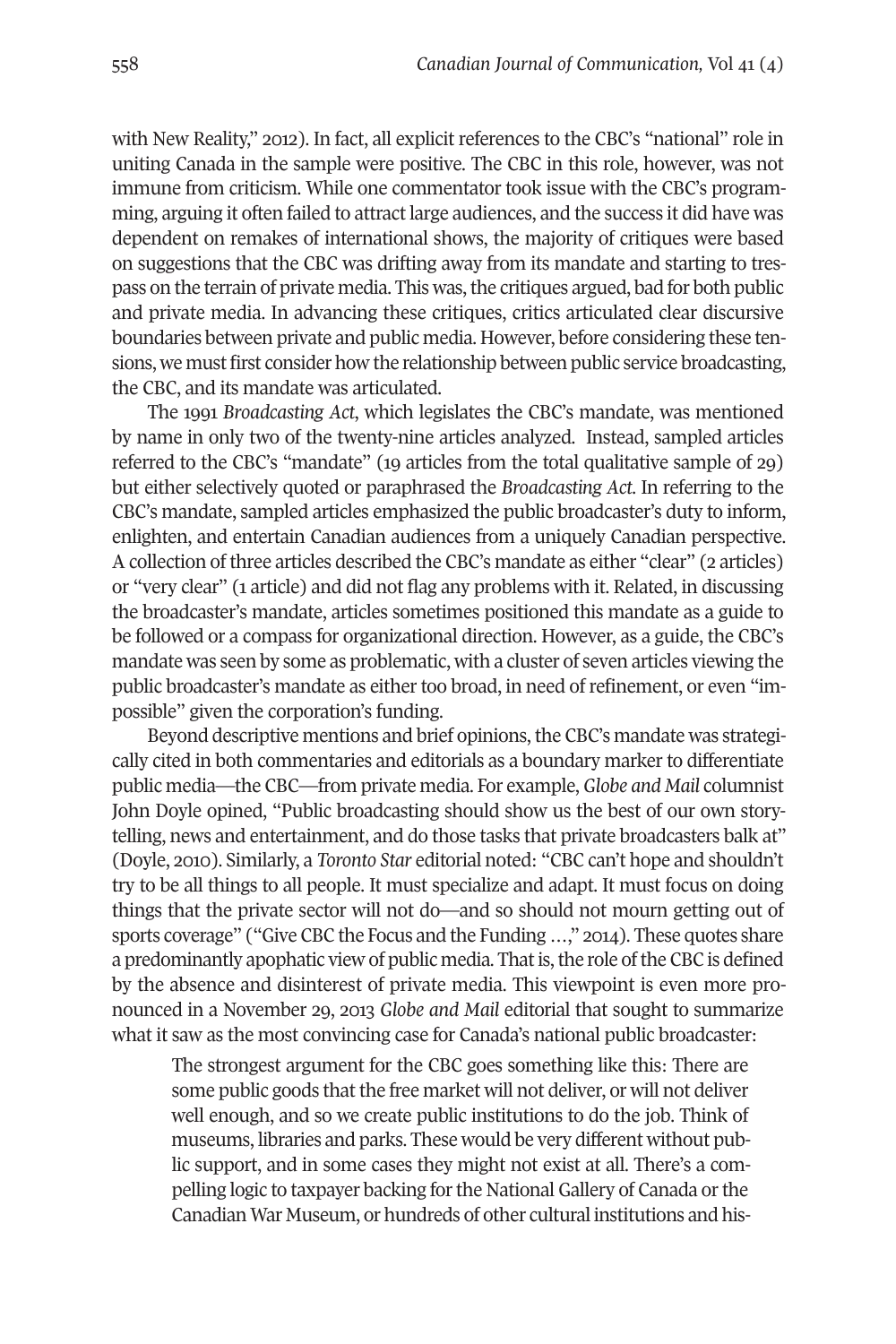torical sites. The CBC is, in part, such an institution. ("The CBC: What's It Good For, Without Hockey?" 2013)

The aforementioned passage together with the previously cited examples capture what Brevini (2013) calls a "market failure" argument for public service broadcasting. this neoliberal perspective sees the role of public service broadcasting as doing what the private sector does not want to or simply will not do.

In tandem with the theme of market failure, the issue of advertising dollars was a prominent and contentious topic in our sample. the topic's prevalence can be explained by the fact that articles were collected during the CBC's 2013 licence renewal where it applied to the CRTC for—and was granted—permission to run advertisements on radio two. In discussing the public broadcaster's desire to run advertisements, there was a discernible discursive dichotomy between the private media that, as profitoriented businesses, were entitled to run advertisements and a public media that cannot. the CBC was portrayed as encroaching upon private media territory by chasing advertising dollars.

This normative view reinforces the boundary between private and public media and was justified by arguing that efforts to chase advertising dollars would inevitably lead the CBC—its content and organizational culture—down a path unfaithful to its public service mandate. A *Toronto Star* editorial, for example, opined that what it perceived as the CBC's populist programming tendencies would wane ifthe public broadcaster were to "get out of advertising" ("CBC Needs Focus, Funds," 2010). similarly, a *Calgary Herald* editorial opined: "the way forward for CBC, however, isn't to make itself more like private media, competing with them for advertising dollars. It needs to be true to its founding principles, maintaining the depth and diversity of its news and current affairs programs" ("CBC Needs Better script," 2012). to be fair, the aforementioned *Toronto Star* editorial ("CBC Needs Focus, Funds," 2010) goes on to call for the CBC's "steady funding" but from public sources, not advertising. This perspective mirrors a traditional but dated view of public service broadcasting identified by raboy (1996) in which "commercial and public service objectives are wholly incompatible and cannot be combined within a single service" (p. 8). At first glance the "incompatibility" arguments articulated in the sample may be read as being in the CBC's interest, helping it stay on task and realize its public broadcasting potential.

Yet, this "incompatibility" argument creates a false division between private media that are entitled and even obligated to complete for advertising dollars within a private media sphere and public media—the CBC—that are duty bound to abstain from such activity. As Raboy (1996) notes, there are competing perspectives toward the relationship between PsB and advertising, including a view that sees PsBs and private media coexisting and competing for advertising dollars. the use of an "incompatibility" as opposed to a "coexistence" argument may be understood as a discursive boundary by private media protecting their market interests. A critical reading recognizes the blatant self-interest underwriting this stance, whereby discourse linking advertisements, the CBC, and its mandate frames the public broadcaster as an unentitled competitor looking to *eat the supper* of private media. Read from this perspective, the views expressed in the media toward the CBC are consistent with syvertsen's observation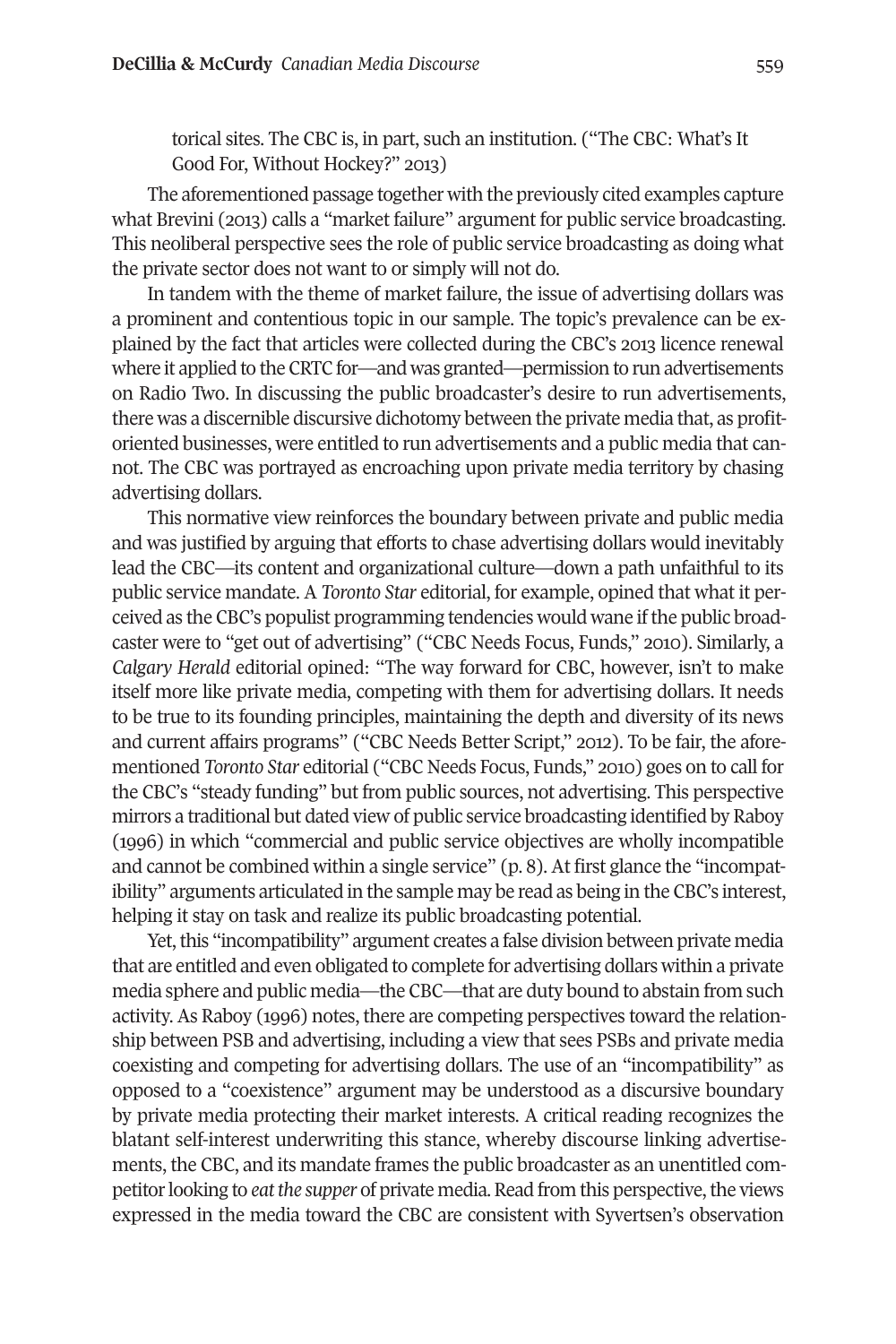that "private media operators see public broadcasting institutions as powerful competitors and put pressure on policy makers to withdraw privileges and tighten obligations so as to make the public broadcasters less of a threat" (2003, p.162). Private and public media are framed as equals. However, their purposes are fundamentally different. Whereas the goal of private media is to make a profit, the goal of public service broadcasters is to "enhance the quality of public life, empowering individuals and social groups to participate more fully and equitably" (Raboy, 1996, p. 13).

### **Conclusion**

The normative theorization of public service broadcasting as a public good that both contributes to and is constitutive of democratic, social, cultural, and communicative needs of a society is well established in the literature (see, for example, Brevini, 2013). However, what this quantitative and qualitative analysis makes clear is the disconnect between the idealized academic conceptualization of public service broadcasting and the conversation within popular media in Canada. First of all, there is a marked absence of news media discussion connecting the idea of public service with Canada's national public broadcaster. thus, while academic literature extols the cultural, social, and democratic value of PsB, it is extremely rare for this to be discussed in the popular news media. this privileging—through absence—represents the hidden power of neoliberalism. Power, contends Lukes (2005), "is at its most effective when least observable" (p. 1). street (2001) stresses that mediated discursive power perpetuates dominant groups' distinctions or definitions—and, therefore, frames and narrows how institutions such as the CBC are debated publicly. Ultimately, as silverstone (1999) aptly emphasizes, media scholarship is about "the media's power to create and sustain meanings; to persuade, endorse and reinforce" (p. 143). By highlighting the absence of *public service,*this research seeks to strip away the power embedded in the mediated public discourse about the CBC. Moreover, it hopes to highlight for supporters of public broadcasting—both academic and non-academic—the importance of equating the CBC to other public services, such as museums, libraries, and schools.

In place ofreferences to normative ideals of public service are markers associated with contemporary discourses of neoliberalism.As this article has outlined, neoliberal discourse has seemingly colonized the way CBC officials talk about the public broadcaster. It is, as Dawes (2014) argues, totalizing. Neoliberal values *rule in* and *rule out* how the CBC is imagined internally and externally (Hall, 2007). Its "hegemonic character" has created "a new definition of reality" (Laclau & Mouffe, 1985, p. 176). Public broadcasting in Canada is viewed—in large part—as an extension of the market. Efficiency,ratings, and accountability define and narrow the *horizon of possibilities*for communication and action surrounding the public broadcaster (Laclau, 1990). Values of citizenship, democracy, and bolstering arts and culture are largely marginalized and rarely given a full-throated defence by CBC officials and any others.

There were, of course, a handful of articles in our media sample linking the CBC to public service values. However, as our analysis makes clear, the editorials and commentaries articulated a "market failure" perspective of public service broadcasting, which ascribes the role of the PsB as filling the gaps and picking up the pieces where private media will not operate. Restated, public broadcasting is seen as taking direction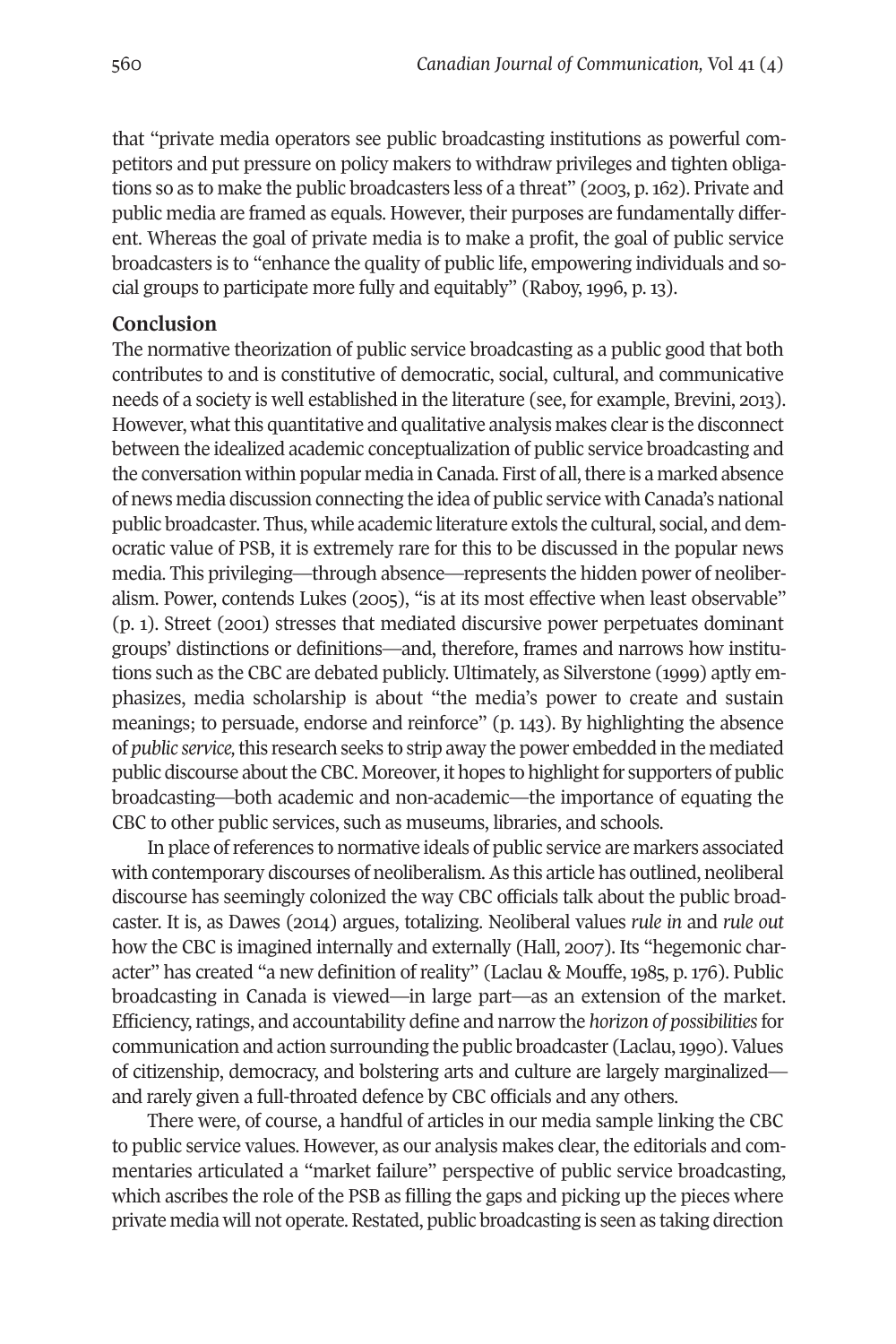from the market and thus viewed as a *commodity within the market, as opposed to a public good outside of it*. this totalizing discourse, as a result, "economize[s] the social" value of the CBC (Brown, 2015, p. 62), ensuring that the public good or service offered by the public broadcaster does not interfere with the market values (Foucault, 2004).

Critics may argue that the CBC's decision to focus on ratings and efficiencies and cut staff are business decisions, not political ones. Yet, relinquishing power to a "markets know best" thinking neglects important social benefits provided by the public broadcaster (Brown, 2015). Neoliberalism's totalizing quality has influenced how public broadcasting is being imagined, talked about, and enacted in Canada. to abate and reverse the corrosive impact of neoliberal logic on public broadcasting, the market discourse surrounding the CBC must first be exposed and understood. this analysis represents a small step in this process. However, more critical work in this arena is needed, critical work that also feeds into a public conversation about the vital role public broadcasting plays in Canada. Moreover, careful and critical reflection is also needed as to where Canadians learn about and are exposed to the normative ideals of public service broadcasting that are hidden away in academic literature. to be sure, the academy must play a larger role in participating in public discourse about the CBC—and making plain the vital role PsB plays in Canadian democracy. Exposure to and discussion about these ideas is vital to enable the public to appreciate the place and role of public service broadcasting in society.As this research makes clear, it would be a mistake to rely on the private media system to extol a view of public service broadcasting beyond a market stopgap.

#### <span id="page-14-0"></span>**Notes**

1. Brooks DeCillia worked for 15 years as a journalist with CBC News.

<span id="page-14-2"></span><span id="page-14-1"></span>2. As part of Budget 2016, the Liberal government committed \$75 million to the CBC and promised an additional \$150 million annually between 2017 and 2020 (Abma, 2016).

3. In much of the literature, *public service broadcasting* (PsB) is defined as electronic media primarily focused on serving the public. In the UK context, for instance, the publicly owned British Broadcasting Corporation (BBC) and the commercial tV network ItV are considered public service broadcasters because of both organizations' commitmentto news and current affairs programming.In Canada, *public broadcasting* is the more common term and refers mainly to the CBC and other publicly funded media, such as tVOntario or the Knowledge Network in British Columbia. the authors are aware of the difference between *public service broadcasting* and *public broadcasting* and use both terms deliberately in this work.

<span id="page-14-5"></span>4. Using a random start point, every eighth sample was harvested forthis research's systematic sample selection. This method produces an approximation of a random sample. That is, every sample had an almost equal chance of being added to the corpus (Riffe et al., 2008).

<span id="page-14-4"></span>5. Forty-five samples represent nearly half of the *Globe and Mail*'s samples contained in this research corpus. the *Toronto Sun* has half the circulation of the *Globe and Mail* (Newspapers Canada, 2014).

<span id="page-14-3"></span>6. During the period of time this CA analyzed media, the majority owner of sun Media's parent company, Québecor Media Inc. (QMI), was PierreKarl Péladeau. QMI owns Québec's largest media empire, including book publishing houses, a music distributor, magazines, newspapers, and its television station, TVA. The French-language network is a major competitor of CBC/Radio-Canada. Intense "animosity" marks the "feud" between Québecor and Canada's public broadcaster—and "the rivalry intensified" when Québecor purchased tVA in 2000 (Patriquin, 2013, 2014). Québecor newspapers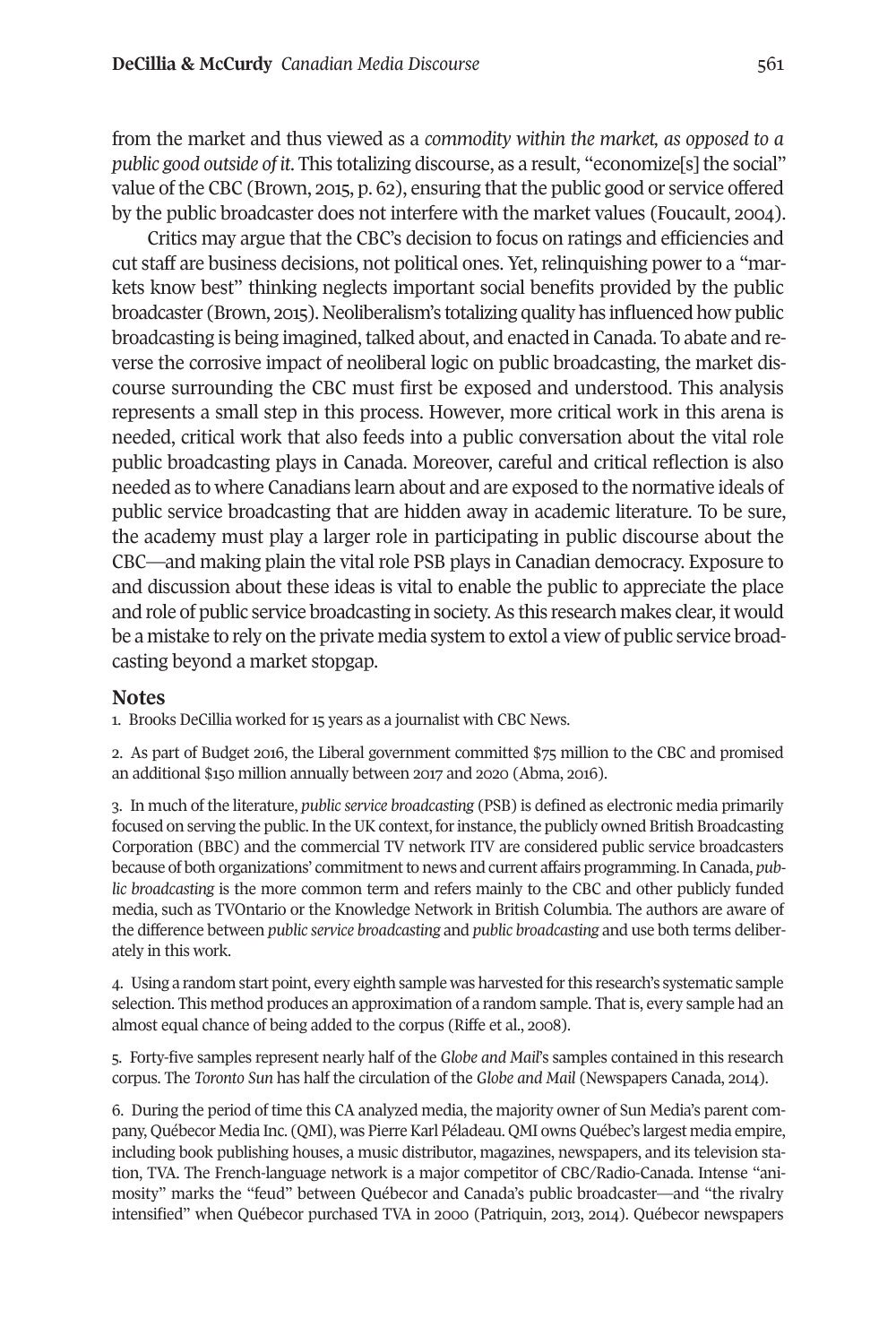and sun television Network frequently highlighted the supposed *waste, inefficiency,* and *lack of accountability* at the CBC with a regular series of stories and commentaries dubbed "CBC Money Drain." Moreover, many sun Media commentators and hosts derisively—and oddly—referto the public broadcaster as the "state broadcaster." Péladeau owns 72 percent of Québecor's voting shares, worth atleast \$600 million. He promised to put his holdings into a blind trust if elected Parti Québécois leader. the animosity between the CBC and Québecoris a two-way street. CBC president Hubert Lacroix accused Péladeau of using his media empire to smear the public broadcaster ("Conservatives summon sun Journalists to Testify in CBC Fight," 2011).

<span id="page-15-0"></span>7. this corpus represents a random sample of 20 percent of the population of media coverage about the CBC.

8. the coding schedule is available at: [https://www.dropbox.com/s/854zltmviiu8ucg/CBC%20Content](https://www.dropbox.com/s/854zltmviiu8ucg/CBC%20Content%20Analysis%20Coding%20Schedule%20.pdf?dl=0) [%20Analysis%20Coding%20schedule%20.pdf?dl=0](https://www.dropbox.com/s/854zltmviiu8ucg/CBC%20Content%20Analysis%20Coding%20Schedule%20.pdf?dl=0)

<span id="page-15-1"></span>9. this finding is, of course, not surprising given the search terms "CBC" and "funding" were used to collect the corpus.

<span id="page-15-2"></span>10. the coding for this variable examined whether the media sample connected or linked the CBC to a public service or public good.

#### **References**

Abma, sandra. (2016, March 22). Budget boosts funding to Canada Council, CBC. *CBC News.* UrL: [http://www.cbc.ca/news/canada/ottawa/arts-federal-budget-canada-council-heritage-](http://www.cbc.ca/news/canada/ottawa/arts-federal-budget-canada-council-heritage-1.3501480)[1.3501480](http://www.cbc.ca/news/canada/ottawa/arts-federal-budget-canada-council-heritage-1.3501480) [March 22, 2016].

Althusser, L. (1984). *Essays on Ideology*. London, Verso.

- Bailey, Ian, & Alphonso, Caroline. (2009, March 19). CBC should emphasize service, notratings, says former chair. *The Globe and Mail*. UrL: [http://www.theglobeandmail.com/news](http://www.theglobeandmail.com/news/politics/cbc-should-emphasize-service-not-ratings-says-former-chair/article20441844) [/politics/cbc-should-emphasize-service-not-ratings-says-former-chair/article20441844](http://www.theglobeandmail.com/news/politics/cbc-should-emphasize-service-not-ratings-says-former-chair/article20441844) [March 19, 2009].
- Bain, Jason. (2015). 1,300 We Vote CBC signs now up in Peterborough-Kawartha riding. *The Peterborough Examiner*. UrL: [http://www.thepeterboroughexaminer.com/2015/10/05/1300](http://www.thepeterboroughexaminer.com/2015/10/05/1300-we-vote-cbc-signs-now-up-in-peterborough-kawartha-riding) [we-vote-cbc-signs-now-up-in-peterborough-kawartha-riding](http://www.thepeterboroughexaminer.com/2015/10/05/1300-we-vote-cbc-signs-now-up-in-peterborough-kawartha-riding) [October 5, 2015].
- Barmak, sarah. (2009, March 15). time to re-think CBC funding? *The Toronto Star*. UrL: [http://www.thestar.com/news/insight/2009/03/15/time\\_to\\_rethink\\_cbc\\_funding.html](http://www.thestar.com/news/insight/2009/03/15/time_to_rethink_cbc_funding.html ) [March 15, 2009].
- Bauer, Martin W. (2007). Classical content analysis: A review. In Martin Bauer & George Gaskell (Eds.), *Qualitative researching with text, image and sound* (pp. 131–151). London: sage.
- Bauer, Martin W., & Gaskell, George. (2003). *Qualitative researching with text, image and sound: A practical handbook for social research*. London: sage.
- Bolen, Michael. (2011, October 20). CBC vs. sun News chief: Pierre-Karl Péladeau attacks public [broadcaster](http://www.thestar.com/news/insight/2009/03/15/time_to_rethink_cbc_funding.html ) on Parliament Hill; CBC fights back. *Huffington Post*. UrL: [http://www.huffin](http://www.huffingtonpost.ca/2011/10/20/cbc-vs-sun-news-pierre-karl-peladeau-access-to-information-battle_n_1022022.html)[gtonpost.ca/2011/10/20/cbc-vs-sun-news-pierre-karl-peladeau-access-to-information-bat](http://www.huffingtonpost.ca/2011/10/20/cbc-vs-sun-news-pierre-karl-peladeau-access-to-information-battle_n_1022022.html)[tle\\_n\\_1022022.html](http://www.huffingtonpost.ca/2011/10/20/cbc-vs-sun-news-pierre-karl-peladeau-access-to-information-battle_n_1022022.html) [October 20, 2011].

Born, Georgina. (2005). *Uncertain vision: Birt, Dyke and the reinvention of the BBC*. London: Vintage. Bourdieu,Pierre. (1998).*Acts ofresistance:Againstthe new myths of ourtime*.Cambridge,UK:PolityPress. Brevini, Bendetta. (2013). *Public service broadcasting online: A comparative European policy study of*

*PSB 2.0*. Basingstoke, UK: Palgrave.

Brown, Wendy. (2015).*Undoing the demos:Neoliberalism'sstealth revolution*. New York, NY: Zone Books. Cammaerts, Bart. (2015, August). Neoliberalism and the post-hegemonic war of position: the di-

alectic between visibility and visibilities. *European Journal of Communication*, 1–17. CBC must change with new reality. (2012, April 6). [Editorial]. *The Edmonton Journal*, p. A18. CBC needs better script. (2012, April 16). [*Calgary Herald* editorial]. *Regina Leader-Post*, p. A8. CBC needs focus, funds. (2010, April 14). [Editorial]. *The Toronto Star*, p. A12.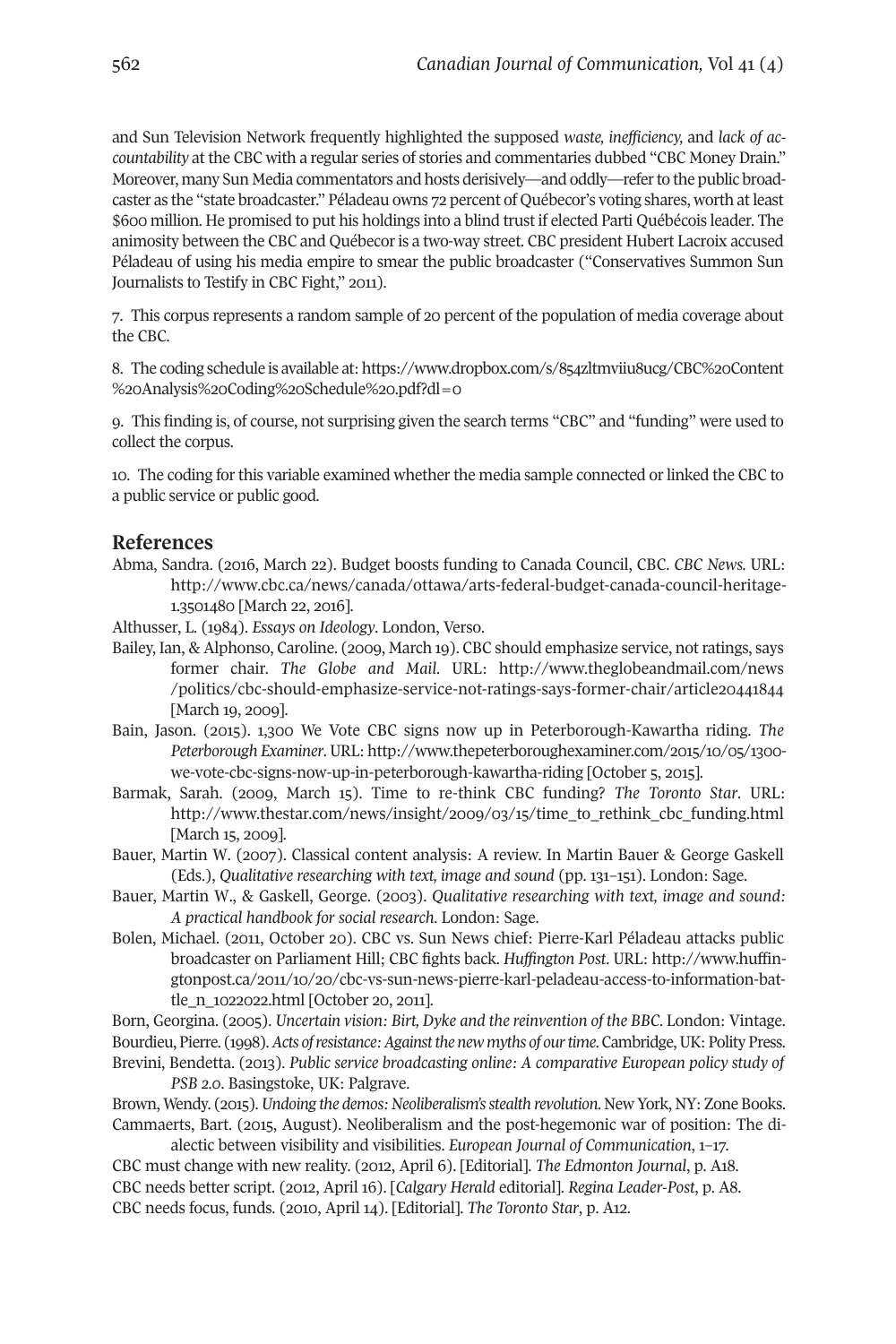the CBC: What's it good for, without hockey? (2013, November 29). [Editorial]. *The Globe and Mail*. UrL: [http://www.theglobeandmail.com/globe-debate/editorials/the-cbc-whats-it-good-for](http://www.theglobeandmail.com/globe-debate/editorials/the-cbc-whats-it-good-for-without-hockey/article15684784)[without-hockey/article15684784/](http://www.theglobeandmail.com/globe-debate/editorials/the-cbc-whats-it-good-for-without-hockey/article15684784) [November 29, 2009].

- Collins, Richard, Finn, Adam, McFadyen, Stuart, & Hoskins, Colin. (2001). Public service broadcasting beyond 2000: Is there a future for public service broadcasting? *Canadian Journal of Communication, 26*(1), 3–15.
- Conservatives summon sun journalists to testify in CBC fight. (2011, september 27). *The Globe and Mail*. UrL: [http://www.theglobeandmail.com/news/politics/conservatives-summon-sun](http://www.theglobeandmail.com/news/politics/conservatives-summon-sun-journalists-to-testify-in-cbc-fight/article557213/)[journalists-to-testify-in-cbc-fight/article557213/](http://www.theglobeandmail.com/news/politics/conservatives-summon-sun-journalists-to-testify-in-cbc-fight/article557213/) [September 27, 2011].
- Contenta, Sandro. (2012, March 24). "Death by a thousand cuts"; As the federal budget looms, Canada's public broadcaster has neverfelt so vulnerable. *The Toronto Star*.UrL: [http://www.fpinfomart](http://www.fpinfomart.ca/doc/doc_display.php?key=ar|7292835|tost|20120324|137206893) [.ca/doc/doc\\_display.php?key=ar|7292835|tost|20120324|137206893](http://www.fpinfomart.ca/doc/doc_display.php?key=ar|7292835|tost|20120324|137206893) [March 24, 2012].
- Couldry, Nick. (2010). *Why voice matters: Culture and politics after neoliberalism*. London: sage.
- Curran, James. (1991) Rethinking the media as a public sphere. In Peter Dahlgreen & Colin Sparks (Eds.), *Communication and citizenship: Journalism and the public sphere in the new media age* (pp. 27–57). London: Routledge.
- Curran, James. (2006). *Media and power*. New York, NY: routledge.
- Curran, James, & seaton, Jean. (1997). *Power without responsibility: The press and broadcasting in Britain* (5th ed.). London: Routledge.
- Dahlgren, Peter. (2000). Media and power transitions in a small country: sweden. In James Curran & Myung-Jin Park (Eds.), *De-Westernizing media studies* (pp. 222–233). London: routledge.
- Dahlgren, Peter. (2014). Political participation via the Web: structural and subjective contingencies. *Interactions: Studies in Communication and Culture, 5*(3), 255–269.
- Dawes, simon. (2014). Broadcasting and the public sphere: Problematising citizens, consumers and neoliberalism. *Media, Culture & Society, 1*(18), 1–18.
- Deacon, David, Murdock, Graham, Pickering, Michael, & Goldring, Peter. (1999). Researching communications: A practical guide to methods in media and cultural analysis. New York, NY: Hodder Arnold.
- Dixon, Guy. (2006, November 4). stursberg says CBC ratings not "disastrous." *The Globe and Mail*. UrL: [http://www.friends.ca/News/Friends\\_News/archives/articles11040601.asp](http://www.friends.ca/News/Friends_News/archives/articles11040601.asp) [November 4, 2006].
- Doyle, John. (2010, May 17). the CBC has made mistakes, but we'd be poorer without it. *The Globe and Mail*, *p. R2.*
- Fairclough, Norman. (2001). *Language and power*. Essex: Pearson Education.
- Flick, Uwe. (1998). *An introduction to qualitative research*. London: sage.
- Foucault, Michel. (1980). *Power/Knowledge*. Brighton: Harvester.
- Foucault, Michel. (1990). *The history ofsexuality: Vol.1. An introduction* (r. Hurley, trans.). New York, NY: Vintage.
- Foucault, Michel. (2004). *The birth of biopolitics: Lectures at the Collège de France, 1978–1979*. New York, NY: Picador.
- Freedman, Des. (2008). *The politics of media policy*. Cambridge, UK: Polity Press.
- Friedman, Milton. (1962). *Capitalism and freedom*. Chicago, IL: Chicago University Press.
- Friends of Canadian Broadcasting. (2014). *CBC funding.* UrL: [http://wevotecbc.ca/2014/10/30/cbc](http://wevotecbc.ca/2014/10/30/cbc-funding-is-approximately-29-per-capita-down-from-33-per-capita-prior-to-the-harper-cuts)[funding-is-approximately-29-per-capita-down-from-33-per-capita-prior-to-the-harper-cuts](http://wevotecbc.ca/2014/10/30/cbc-funding-is-approximately-29-per-capita-down-from-33-per-capita-prior-to-the-harper-cuts) [October 30, 2014].
- Garnham, Nicholas. (1986). Media and the public sphere. In Peter Golding, George Murdock, & Philip schlesinger (Eds.), *Communicating politics: Mass communications and the political process* (pp. 37–53). Leicester, UK: Leicester University Press.

Garnham, Nicholas. (2000). *Emancipation, the media and modernity*. Oxford: Oxford University Press. Give CBC the focus and the funding it needs to succeed. (2014, April 14). [Editorial]. *The Toronto*

*Star*. UrL: [http://www.thestar.com/opinion/editorials/2014/04/14/give\\_cbc\\_the\\_focus](http://www.thestar.com/opinion/editorials/2014/04/14/give_cbc_the_focus_and_the_funding_it_needs_to_succeed_editorial.html) [\\_and\\_the\\_funding\\_it\\_needs\\_to\\_succeed\\_editorial.html](http://www.thestar.com/opinion/editorials/2014/04/14/give_cbc_the_focus_and_the_funding_it_needs_to_succeed_editorial.html) [April 14, 2014].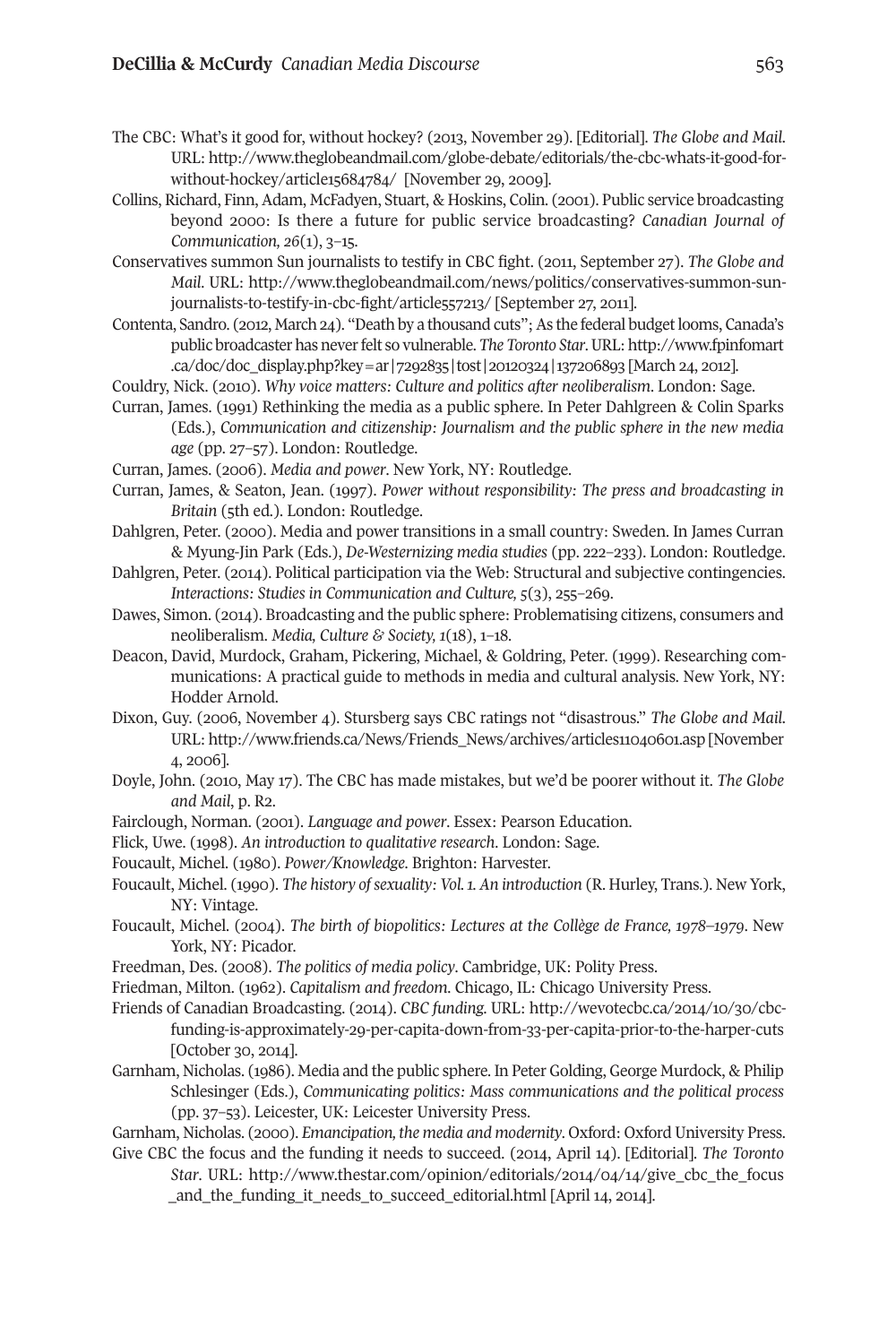Golding, Peter. (1995). The mass media and the public sphere: The crisis of information in the "information society." In stephen Edgell, sandra Walkgate, & Garth Williams (Eds.), *Debating the future of the public sphere: Transforming the private and public domainsin free marketsocieties* (pp. 25–40). Aldershot, UK: Avebury.

Gramsci, Antonio. (1971). *Selections from the prison notebooks*. London: routledge & Kegan Paul.

- Habermas, Jürgen. (1989). *The structural transformation of the public sphere: An inquiry into a category of bourgeois society* (thomas Burger, trans.). Cambridge, MA.: MIt Press. (Original work published 1962)
- Hall, stuart. (1988). *The hard road to renewal: Thatcherism and the crisis of the Left*. London: Verso.
- Hall, stuart. (2007). the work of representation. In stuart Hall (Ed.), *Representation: Cultural representations and signifying practices* (pp.1–74). London: sage. (Original work published 1997)
- Harvey, David. (2005). *A brief history of neoliberalism*. Oxford: Oxford University Press.
- Hendy, David. (2013). *Public service broadcasting: Key concerns in media studies*. Hampshire, UK: Palgrave Macmillan.
- Hindman, Elizabeth B. (2003). The princess and the paparazzi: Blame, responsibility, and the media's role in the death of Diana. *Journalism and Mass Communication Quarterly, 80*(3), 666–688.
- Hoskins, Colin, McFayden, stuart, & Finn, Adam. (2001). refocusing the CBC. *Canadian Journal of Communication, 26*, 17–30.
- Houpt, simon. (2014, February 8). CBC is going all-out for sochi, but can't ignore "dark clouds on the horizon." *The Globe and Mail*. UrL: [http://www.fpinfomart.ca/doc/doc\\_display.php?key](http://www.fpinfomart.ca/doc/doc_display.php?key=ar|7292301|ntgm|20140208|188845873) [=ar|7292301|ntgm|20140208|188845873](http://www.fpinfomart.ca/doc/doc_display.php?key=ar|7292301|ntgm|20140208|188845873) [February 8, 2014].
- Houpt, simon. (2015a, January 16). Journalist Jesse Brown is quick to expose the failures of Canadian media. But what about his own? *The Globe and Mail*. UrL: [http://www.theglobeandmail](http://www.theglobeandmail.com/arts/books-and-media/journalist-jesse-brown-is-quick-to-expose-the-failures-of-canadian-media-but-what-about-his-own/article22488107) [.com/arts/books-and-media/journalist-jesse-brown-is-quick-to-expose-the-failures-of-cana](http://www.theglobeandmail.com/arts/books-and-media/journalist-jesse-brown-is-quick-to-expose-the-failures-of-canadian-media-but-what-about-his-own/article22488107)[dian-media-but-what-about-his-own/article22488107](http://www.theglobeandmail.com/arts/books-and-media/journalist-jesse-brown-is-quick-to-expose-the-failures-of-canadian-media-but-what-about-his-own/article22488107) [January 16, 2015].
- Houpt, simon. (2015b, March 26). CBC cuts 244 jobs as part of plan to eliminate 1,500 positions. *The Globe and Mail*. UrL: [http://www.theglobeandmail.com/news/national/cbc-announces](http://www.theglobeandmail.com/news/national/cbc-announces/article23632735) [/article23632735](http://www.theglobeandmail.com/news/national/cbc-announces/article23632735) [March 26, 2015].
- Iyengar, shanto. (1991). *Is anyone responsible? How television frames political issues*. Chicago, IL: University of Chicago Press.
- Katz, Elihu. (1996). And deliver us from segmentation. *Annals of the American Academy of Political and Social Science, 546*, 22–33.
- Keane, John. (1995). structural transformations of the public sphere. *Communication Review, 1,* 1–22.
- Krippendorff, Klaus. (2013). *Content analysis: An introduction to its methodology*. thousand Oaks, CA: sage.
- Laclau, Ernesto. (1990). *New reflections on the revolution of our time*. London: Verso.
- Laclau, Ernesto, & Mouffe, Chantal. (1985). *Hegemony and socialist strategy: Towards a radical democratic politics*. London: Verso.
- Levinson King, Robin. (2015, June 12). Inside the art market Evan Solomon operated in. *The Toronto Star*. URL: [http://www.thestar.com/entertainment/2015/06/12/inside-the-art-market-evan](http://www.thestar.com/entertainment/2015/06/12/inside-the-art-market-evan-solomon-operated-in.html)[solomon-operated-in.html](http://www.thestar.com/entertainment/2015/06/12/inside-the-art-market-evan-solomon-operated-in.html) [June 12, 2015].
- Lipsey, David. (2002). In defence of public service broadcasting. In Philip Collins (Ed.), *Culture or anarchy? The future of public service broadcasting* London: social Market Foundation.
- Lukes, steven. (2005). *Power: A radical view*. London: Macmillan.
- Lunt, Peter, & Livingstone, sonia. (2012). *Media regulation: Governance and the interests of citizens and consumers*. London: sage.
- McCauley, Michael P., Peterson, Eric E., Artz, Lee, & Halleck, DeeDee. (2003). Introduction. In Michael P. McCauley, Eric E. Peterson, Lee Artz, & DeeDee Halleck (Eds). *Public broadcasting and the public interest* (pp. xv–xxviii). New York, NY: M.E. sharpe.
- McChesney, Robert W. (2004). The problem of the media: U.S. communication politics in the twentyfirst century. New York, NY: Monthly Review Press.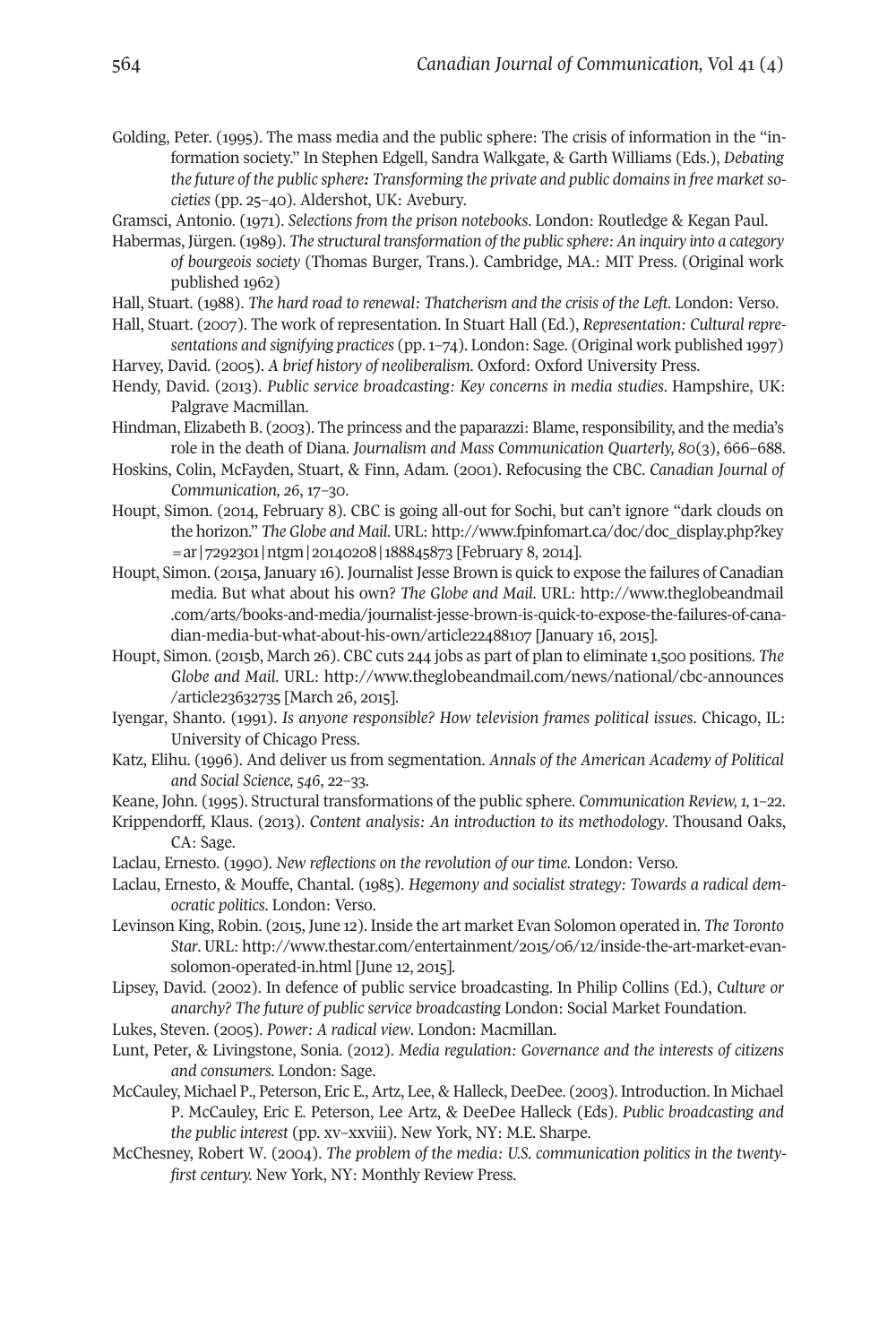- Mihaly, Jim. (2009, March 19). On crime and taxpayer-funded subsidies. *Surrey North Delta Leader*. UrL: [http://www.bclocalnews.com/surrey\\_area/surreyleader/opinion/41523517.html](http://www.bclocalnews.com/surrey_area/surreyleader/opinion/41523517.html) [March 19, 2009].
- Morneau, Bill. (2016, March 22). *Restoring hope for the middle class: Federal Budget 2016: Speech by the Honourable Bill Morneau, P.C., M.P.* Ottawa: Department of Finance, Government of Canada.
- Morrison, Ian. (2009, March 13). stephen Harper's hidden agenda for the CBC. *The Georgia Straight*. UrL: [http://www.straight.com/article-206164/ian-morrison-stephen-harper%3F%3Fs-hid](http://www.straight.com/article-206164/ian-morrison-stephen-harper%3F%3Fs-hidden-agenda-cbc)[den-agenda-cbc](http://www.straight.com/article-206164/ian-morrison-stephen-harper%3F%3Fs-hidden-agenda-cbc) [March 13, 2009].
- Nanos. (2013). Project summary—Friends of Canadian Broadcasting. UrL: [https://www.friends.ca](https://www.friends.ca/poll/11549) [/poll/11549](https://www.friends.ca/poll/11549) [June 22, 2013].
- Nash, Knowlton. (1994). *The microphone wars: A history of triumph and betrayal at the CBC*. toronto, ON: McClelland & stewart.
- Neuendorf, Kimberley A. (2002). *The content analysis guidebook*. thousand Oaks, CA: sage.
- Newspapers Canada. (2014). *Daily newspaper circulation data*. UrL: [http://www.newspaperscanada](http://www.newspaperscanada.ca/daily-newspaper-circulation-data) [.ca/daily-newspaper-circulation-data](http://www.newspaperscanada.ca/daily-newspaper-circulation-data) [March 21, 2015].
- O'Neill, Brian. (2006). CBC.ca—Broadcast sovereignty in a digital environment. *Convergence: The International Journal of Research into New Media Technologies, 12*(2), 179–197.
- Patriquin, Martin. (2013, september 4). Pierre Karl Péladeau: King of Quebec. *Maclean's*. UrL: <http://www.macleans.ca/economy/business/the-king-of-quebec> [september 12, 2016].
- Patriquin, Martin. (2014, september 25). the transformation of Pierre Karl Péladeau. *Maclean's*.
- Peet, Richard. (2007). *Geography of power: The making of global economic policy*. London: Pluto Press.
- Raboy, Marc. (1996). Public service broadcasting in the context of globalization. In Marc Raboy (Ed.), *Public broadcasting for the 21st century* (pp. 1–22). Luton, UK: University of Luton Press.
- raboy, M. (2003). Public Broadcasting and the Global Framework of Media Democratization. *Gazette 60*(2), 167–180.
- raboy, Marc. (2006). Creating the conditions for communication in the public good. *Canadian Journal of Communication, 31*(2), 1–19.
- raboy, Marc, & Price, Monroe. (2003). *Public service broadcasting in transition: A cocumentary reader*. The Hague: Kluwer Law International.
- Raboy, Marc, & Taras, David. (2007). On life support: The CBC and the future of public broadcasting in Canada. In David taras, Maria Bakardjieva, & Fritz Pannekoek (Eds.), *How Canadians communicate II: Media, globalization and identity*, (pp. 83–103). Calgary, AB: University of Calgary Press.
- Ramsey, Philip. (2010). Public service broadcasting and the public sphere: Normative arguments from Habermasian theory. *Journal of the MeCCSA Postgraduate Network, 3*(2), 1–14.
- rand, Ayn. (1964). *The virtue of selfishness*. New York, NY: New American Library.
- riffe, Daniel, Lacy, stephen, & Fico, Frederick G. (2008). *Analyzing media messages: Using quantitative content analysis in research*. Mahwah, NJ: Lawrence Erlbaum Associates.
- rowland, Wade. (2013). *Saving the CBC: Balancing profit and public service*. Westmount, QC: Linda Leith Publishing.
- rowland, Wade. (2014, June 26). the CBC's a service, not a business. *The Globe and Mail*. UrL: [http://www.theglobeandmail.com/globe-debate/the-cbcs-a-service-not-a-business](http://www.theglobeandmail.com/globe-debate/the-cbcs-a-service-not-a-business/article19354362) [/article19354362/](http://www.theglobeandmail.com/globe-debate/the-cbcs-a-service-not-a-business/article19354362) [June 26, 2014].
- rowland, Wade. (2015). *Canada lives here: The case for public broadcasting*. Westmount, QC: Linda Leith Publishing.
- rubin, Janice, & Nikfarjam, Parisa. (2015, April 13). *CBC workplace investigation regarding Jian Ghomeshi*. UrL: [http://www.cbc.radio-canada.ca/\\_files/cbcrc/documents/press/report](http://www.cbc.radio-canada.ca/_files/cbcrc/documents/press/report-april-2015-en.pdf)[april-2015-en.pdf](http://www.cbc.radio-canada.ca/_files/cbcrc/documents/press/report-april-2015-en.pdf) [April 13, 2015].
- scannell, Paddy. (1989). Public service broadcasting and modern public life. *Media, Culture & Society,11,* 135–166.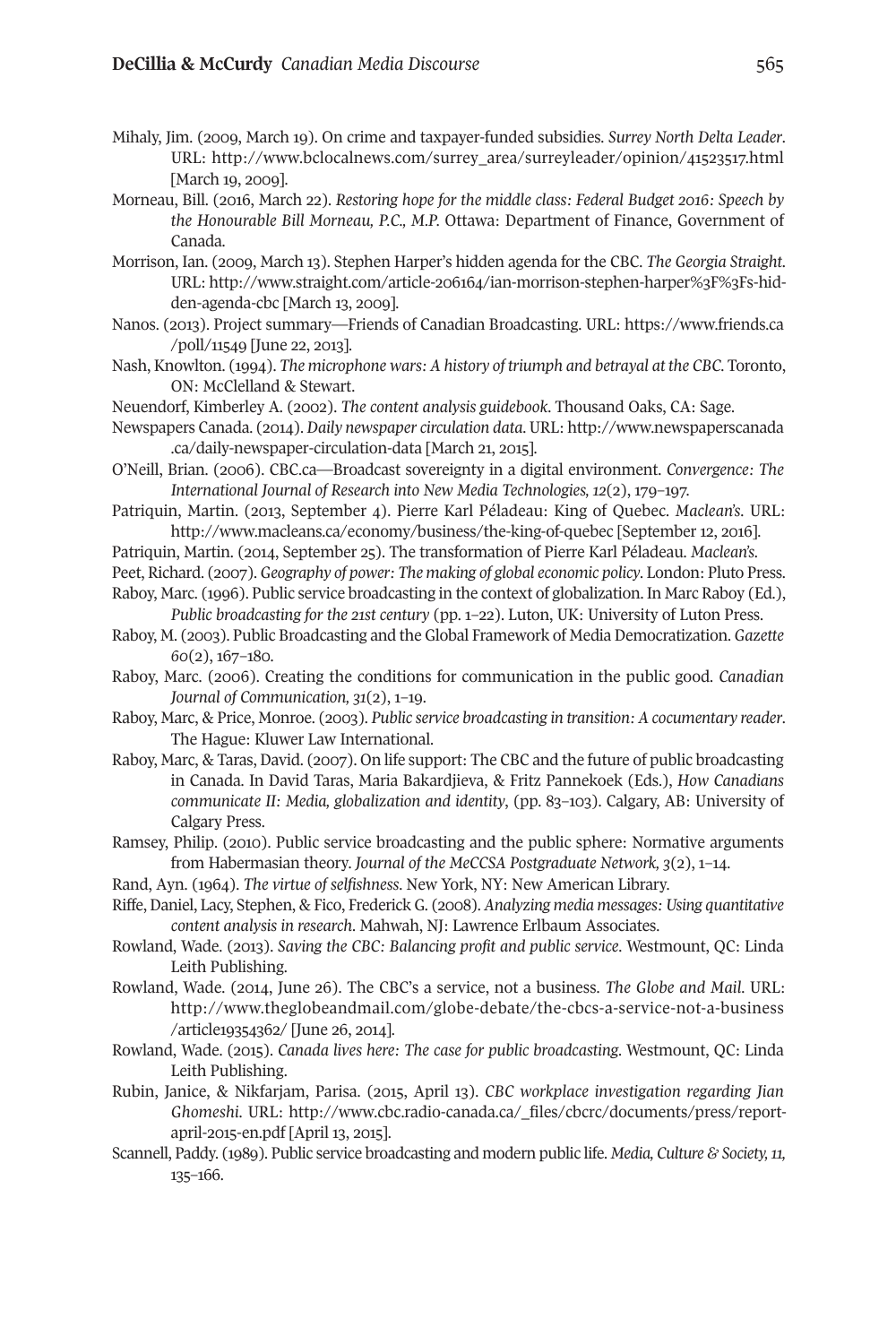- scannell, Paddy. (1992). Public service broadcasting and modern public life**.** In Paddy scannell, Philip schlesinger, & Colin sparks (Eds.), *Modern public life in culture and power: A 'Media, Culture & Society' reader* (pp. 317–348). London: sage.
- scannell, Paddy. (1996). Britain: Public service broadcasting, from national culture to multiculturalism. In Marc raboy (Ed.), *Public broadcasting for the 21st century* (pp. 23–41). Luton, UK: University of Luton Press

Silverstone, Roger. (1999). *Why study the media?* London: Sage.

- smith, Charlie. (2014, June 26). Massive CBC cuts anger Canadian Media Guild and Friends of Canadian Broadcasting. *The Georgia Straight*. UrL: [http://www.straight.com/news](http://www.straight.com/news/674771/massive-cbc-cuts-anger-canadian-media-guild-and-friends-canadian-broadcasting) [/674771/massive-cbc-cuts-anger-canadian-media-guild-and-friends-canadian-broadcasting](http://www.straight.com/news/674771/massive-cbc-cuts-anger-canadian-media-guild-and-friends-canadian-broadcasting) [June 26, 2014].
- stinson, scott. (2013, November 30). A broken model; With the loss of NHL hockey, the CBC will have to make big changes if it's to stay viable. *The National Post*. UrL: [http://www](http://www.fpinfomart.ca/doc/doc_display.php?key=ar|7292428|ntnp|20131130|183705446) [.fpinfomart.ca/doc/doc\\_display.php?key=ar|7292428|ntnp|20131130|183705446](http://www.fpinfomart.ca/doc/doc_display.php?key=ar|7292428|ntnp|20131130|183705446) [November 30, 2013].
- street, John. (2001). *Mass media, politics and democracy*. New York, NY: Palgrave.
- Syvertsen, Trine. (2003). Challenges to public television in the era of convergence and commercialization. *Television New Media, 4*(2), 155–175.
- tapscott, Don. (2011, July 30). A new reason to support the CBC. *The Toronto Star*. UrL: [http://www](http://www.thestar.com/opinion/editorialopinion/2011/07/30/a_new_reason_to_support_the_cbc.html) [.thestar.com/opinion/editorialopinion/2011/07/30/a\\_new\\_reason\\_to\\_support\\_the\\_cbc.html](http://www.thestar.com/opinion/editorialopinion/2011/07/30/a_new_reason_to_support_the_cbc.html) [July 30, 2011].
- taras, David. (2014). *Digital mosaic: Media, power and identity in Canada*. toronto, ON: University of Toronto Press.
- taylor, Gregory. (2013). *Shut off: The Canadian digital television transition*. Montréal, QC: McGill-Queen's University Press.
- thompson, stuart, A. (2014, April 9). Harper's cuts to CBC less than a Liberal prime minister's. *The Globe and Mail*. UrL: [http://www.theglobeandmail.com/news/politics/globe-politics](http://www.theglobeandmail.com/news/politics/globe-politics-insider/cbc-funding-history-over-time/article17898560/)[insider/cbc-funding-history-over-time/article17898560/](http://www.theglobeandmail.com/news/politics/globe-politics-insider/cbc-funding-history-over-time/article17898560/) [April 9, 2014].
- tracey, Michael. (1998). *The decline and fall of public service broadcasting.* New York, NY: Oxford University Press.
- van Dijk, teun. (2008). *Discourse and power*. London: Palgrave Macmillan.